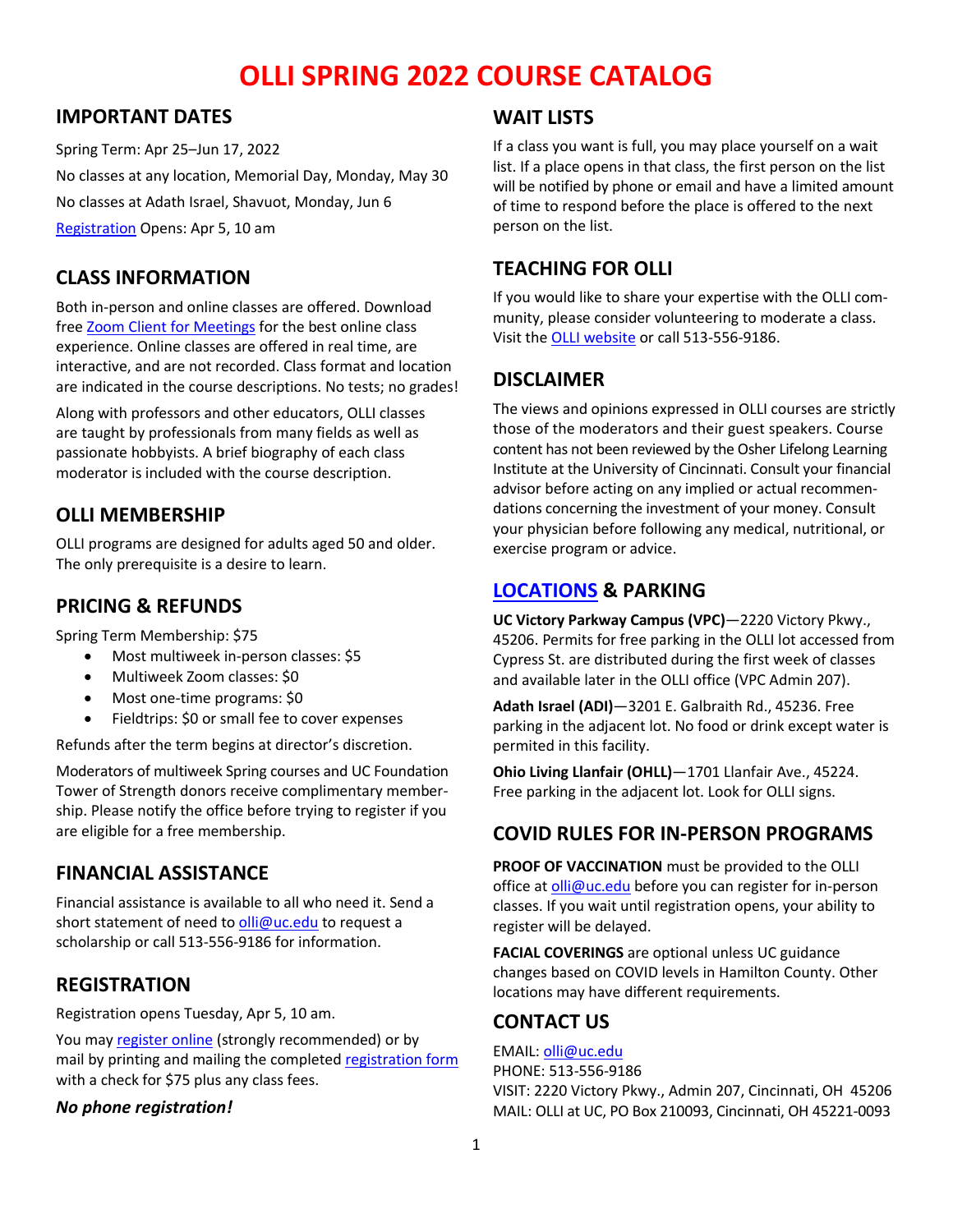#### **ART & ART HISTORY**

1020 Found Objects and Your Imagination (VPC-MON)

2437/2438 UC Fine Art Collection (VPC/ZOOM-THU)

9018 Re-envisioning CAM's Ancient Middle Eastern, Chinese, and Japanese Galleries (OTHER-FRI)

# **COMPUTERS & TECHNOLOGY**

2008 Introduction to Excel (VPC-WED)

2431/2432 Making a PowerPoint that Says Goodbye to Play at Your Memorial Service (VPC/ZOOM-THU)

2113/3702 Smartphone and Social Media for Seniors (ZOOM/WED / ADI-TUE)

1418 Using Microsoft PowerPoint to Create Dynamic Presentations (VPC-TUE)

#### **CURRENT EVENTS, LAW & POLITICS**

5023/5024 Cincinnati as a City of Choice and a City of Justice (VPC/ZOOM-WED)

2313 Discussion of Heather McGhee's Book "The Sum of Us" (VPC-THU)

1226/1227 Great Decisions: Industrial Policy (VPC/ZOOM-MON)

2817 Great Decisions: Outer Space (VPC-FRI)

3610 Let's Correct Our Criminal Justice System (ADI-TUE)

2433/2434 Let Us Tell You about Our Friends on Ohio Death Row (VPC/ZOOM-THU)

2444/2445 Supreme Court 2021 Term Wrap Up (VPC/ZOOM-THU)

#### **EXERCISE, HEALTH & WELLNESS**

2221/2222 General Medical Information to Help You Manage Your Health and Healthcare (VPC/ZOOM-THU)

1623 Layperson's Guide to Recognizing and Responding to Mental Illness (VPC-TUE)

2441/2442 Look Back on the Changes in Healthcare during the Past 60 Years (VPC/ZOOM-THU)

1116 Move into Ease (VPC-MON) 1216/1217 Role of Healthcare Professionals in Functional Medicine (VPC/ZOOM-MON)

# **CLASSES BY CATEGORY**

6022 Stop the Bleed and Hands-Only CPR (OHLL-FRI)

1622 Understanding Vipassana Meditation (VPC-TUE)

2511 Vipassana Meditation Practice (VPC-THU)

#### **FINANCE & RETIREMENT**

1521 Economics of Investing in 2022's Financial Markets (VPC-TUE)

1421 I Don't Want to Think about That Yet! (ZOOM-TUE)

3616 Medicare 101 (ADI-TUE)

2439/2440 Outsmart the Scammers (VPC/ZOOM-THU)

3614 Retired and Senior Volunteer Program (ADI-TUE)

3906 Wealth Preservation in Volatile Times (ADI-THU)

6019 What Is Bitcoin? (OHLL-FRI)

#### **FOREIGN LANGUAGE**

1807 Caffé Italiano (ZOOM-WED)

2514 French for the Fun of It (VPC-THU)

2312 French Grammar Refresher Course (VPC-THU)

2219 Intermediate to Advanced French Conversation (VPC-THU)

1019 Introductory Spanish (ZOOM/ EMAIL-MON)

2218 Italian Conversation/Past Tense (ZOOM-THU)

1417 Italian for Beginners (ZOOM-TUE)

#### **GARDENING & NATURE**

8305 Gardening Forum: Taking It on the Road (OTHER-THU)

9014/9020 Nature Walk 1 & 2: Birds and Wildflowers (OTHER-FRI)

#### **HISTORY & SOCIAL SCIENCES**

5031/5032 Amazing Ohio (VPC/ ZOOM-WED)

1420 American History Nuggets in a Nutshell (VPC-TUE)

5025/5026 Civil War Letters of Lydia and Jimmy (VPC/ZOOM-WED)

1017/1018 The Cold War: Strategies of Containment (VPC/ZOOM-MON)

9016 Coney Island: A Walk down Memory Lane (OTHER-THU)

6021 Crossing the Ohio River: Cincinnati's Historic Bridges (OHLL-FRI)

6024 Early Rail Travel in Cincinnati (OHLL-FRI)

9019 Glendower Historic Mansion and Arboretum (OTHER-SAT)

3105 Lesser Known Generals of the Civil War (ADI-MON)

2513 McCarthy and HUAC v. the Film Industry and the Army: US Constitution on Trial (VPC-THU)

3106 Mound Builders of Ohio (ADI-MON)

2435/2436 Newfoundland: The Orphan No One Wanted (VPC/ZOOM-THU)

9012 Pub Night at the Cock & Bull, Glendale (OTHER-TUE)

9013 Tour the Nancy & David Wolf Holocaust & Humanity Center (OTHER-FRI)

1627 Tracing Homo Sapiens through Europe into the Americas (ZOOM-TUE)

9017 Walkabout Oakley (OTHER-WED)

1118 World War II: The Normandy Campaign (VPC-MON)

#### **HOBBIES, SPORTS & OTHER**

2819 America the Beautiful: Fifty States, Fifty Tastes (ZOOM-FRI)

8104 Bridge 103: Defensive Concepts and Review of Basics from Bridge 101 and 102 (OTHER-TUE)

1519 Cycling Fun: Go the Distance (VPC-TUE)

2818 Fast Food Fifties (ZOOM-FRI)

9021 From Maker to Market: Artisan Stories behind Creating a Fair Trade World (OTHER-FRI)

2816 Historically Themed Bicycle Rides (VPC-FRI)

4001 History of Positive Magic (ADI-THU)

6018 Joe Nuxhall and the Reds of the Fifties and Sixties (OHLL-FRI)

# **CLASS LOCATION ABBREVIATIONS**

ADI Adath Israel

- OHLL Ohio Living Llanfair
- VPC UC Victory Parkway Campus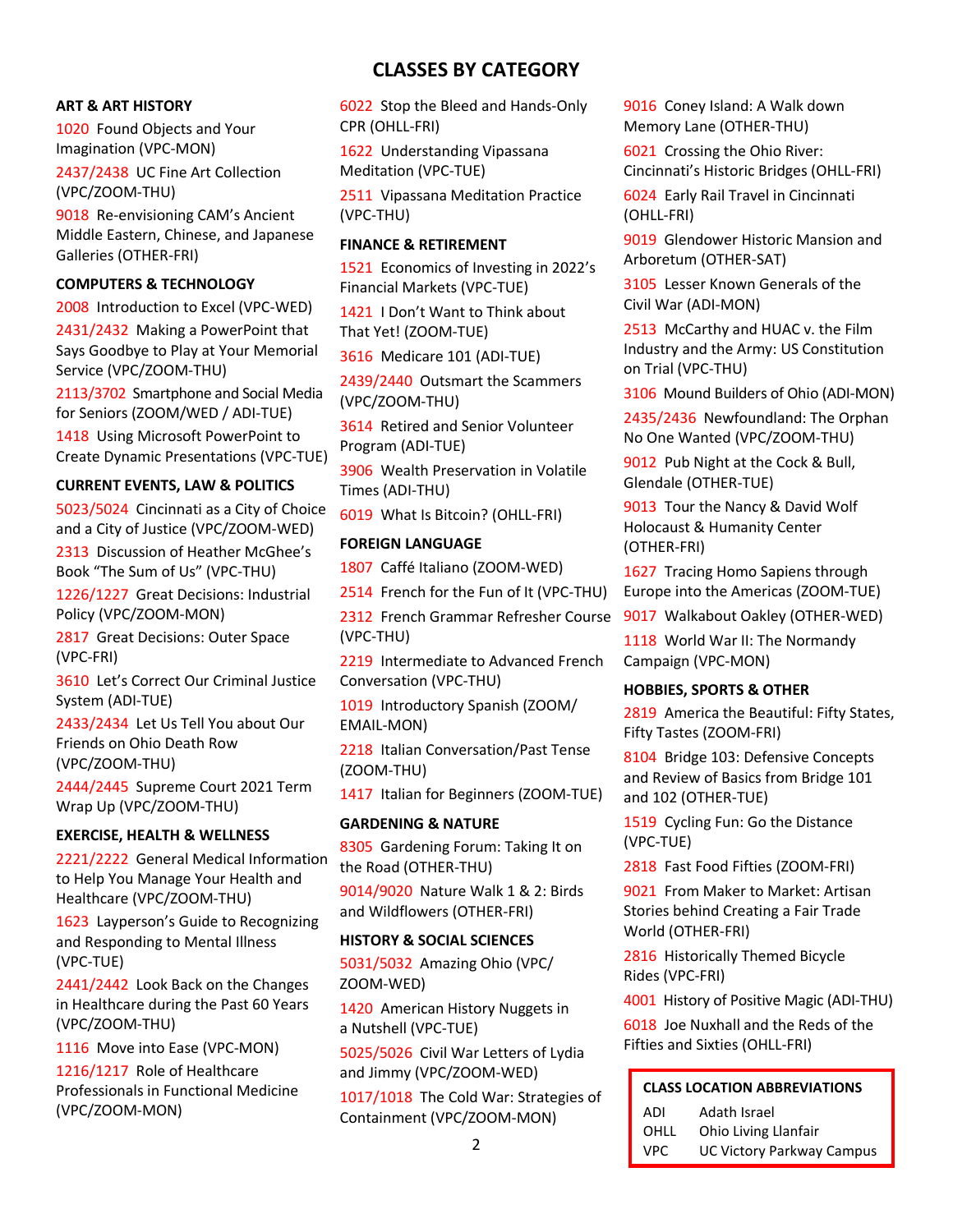8404 Let's Do Lunch: Off the Eaten Path (OTHER-FRI)

2315/2446 Mah Jongg 101: Learn the Basics (VPC-THU)

1016 Spice of Life: Spices and Cuisines of the World (VPC-MON)

9015 Under the Hood with Duane Burton (OTHER-SAT)

# **LITERATURE & DRAMA**

4002 1,001 Looks at Snow White and the Seven Dwarfs (ADI-THU)

3701 Books and Food: A Delicious Combination (ADI-TUE)

1121 Espionage Novels as Literature (ZOOM-MON)

2821 History and the Literature: "Hamnet" (VPC-FRI)

1715 Literature for the Young at Heart (ZOOM-TUE)

1523 More Murder and Mayhem! (ZOOM-TUE)

3506 Shakespeare's Sonnets: Tales of the Poet, Fair Youth, and Dark Lady (ADI-TUE)

2009 Short Stories of 20th-Century Jewish Writers (VPC-WED)

1520 Spies, Thieves, Murderers: Three Contemporary Takes on the Detective Story (VPC-TUE)

2515 Three Shakespeare Plays (ZOOM-THU)

#### **MUSIC**

3505 Enjoyment of Singing (ADI-TUE)

1518 Exploring Opera (VPC-TUE)

2316/2317 For the Love of Music (VPC/ZOOM-THU)

2220 How Music Means (VPC-THU)

8306 Indispensable Operas (EMAIL-THU)

1224/1225 Interactive Music (VPC/ ZOOM-MON)

6023 King Records of Cincinnati: 30 Years that Changed American Music (OHLL-FRI)

6020 Lady Sings the Blues, Part 2: Focus on Ohio Jazz Vocalists (OHLL-FRI)

3904 Let's Dance: Music to Put Swing in Your Step and Joy in Your Heart (ADI-THU)

2011 Rock Docs and Talks (VPC-WED)

1419 Wagner's Ring Cycle, Part 1 (VPC-TUE)

#### **PHILOSOPHY & RELIGION**

3905 Radiance of the Mystics: Thomas Merton (ADI-THU)

3615 Tour Adath Israel Synagogue (ADI-TUE)

2820 What the Biblical Prophets Are Saying (VPC-FRI)

#### **PHOTOGRAPHY**

1119 Creative Photography—Advanced (VPC-MON)

3104 Greatest Photographs of All Time (ADI-MON)

# **SCIENCE, MATH & PSYCHOLOGY**

5021/5022 Amazing Numbers (VPC/ Z00M-WED)

3613 Applications of Nuclear Energy to Electricity and Batteries (ADI-TUE)

3612 Astrophysics 101: Getting to Know the Universe We Live In (ADI-TUE)

5017/5018 Biotechnology and the Search for COVID Therapies (VPC/ZOOM-WED)

1218/1219 Bringing Life Back to the Little Miami River: From Eaglets to Baby Mussels (VPC/ZOOM-MON)

1422 Air Wars: Strategies that Changed Commercial Aviation (ZOOM-TUE)

1524 CRISPR, DNA, RNA, and Walter Isaacson's Book "The Code Breaker" (ZOOM-TUE)

3507 DNA: From the Basics to the Esoteric on the Stuff of Life (ADI-TUE)

5019/5020 Fighting Climate Change and Saving Wilderness in Utah (VPC/ZOOM-WED)

3703 Glaciers, Earthquakes, and the Formation of Mountains (ADI-TUE)

1117 Just One Earth (VPC-MON)

3609 Keystone Species (ADI-TUE)

2112 People and Resources: Exploring the Limits of Planet Earth (VPC-WED)

1220/1221 Sea without Fish (VPC/ ZOOM-MON)

6017 Stem Cells: Research Leading to the Treatment of a Multitude of

Diseases (VPC-FRI)

# **SELF-IMPROVEMENT**

2443 Be Your Best CEO (Chief Emotional Officer) of Your Brain and Body Wellness (ZOOM-THU)

2512 Effective Decision-Making: Powering Your Life in Our New Reality (VPC-THU)

1223 Have You Checked Your Personality Lately? (ZOOM-MON)

2111 Living a Creative Life (VPC-WED)

2704 Managing Stress in Stressful Times (ZOOM-FRI)

1625/2703 "Olders" or Elders? (VPC-TUE/ ZOOM-FRI)

2010 Resolutions Suck: Simple Habits Win! (ZOOM-WED)

1624 Your Story . . . Effective and Fun (VPC-TUE)

#### **STAGE & SCREEN**

1120 Broadway: Into the 21st Century (ZOOM-MON)

8201 Dame Good Movies (OTHER-WED)

1222 ONLINE: Flip the Lens Belonging Project (ZOOM-MON)

1713 Learning with Laughter through Improvs (VPC-TUE)

5027/5028 What's Up at Playhouse in the Park? (VPC/ZOOM-WED)

# **TRAVEL**

1015 Italia Mia/My Italy (ZOOM-MON)

3611 Nine Months in an RV (ADI -TUE)

5029/5030 Tibet and Modern China, 1998–2017 (VPC/ZOOM-WED)

#### **WRITING**

1522 Advanced Poetry Writing (VPC-TUE)

1626 A Picture is Worth a Thousand Words (Give or Take a Few): Writing Your Memories (ZOOM-TUE)

1714 Poetry Writing Workshop— The Basics (VPC-TUE)

1309 Remember, Reflect, and Write Your Memoir (ZOOM-MON)

2314 Writing for Children (VPC-THU)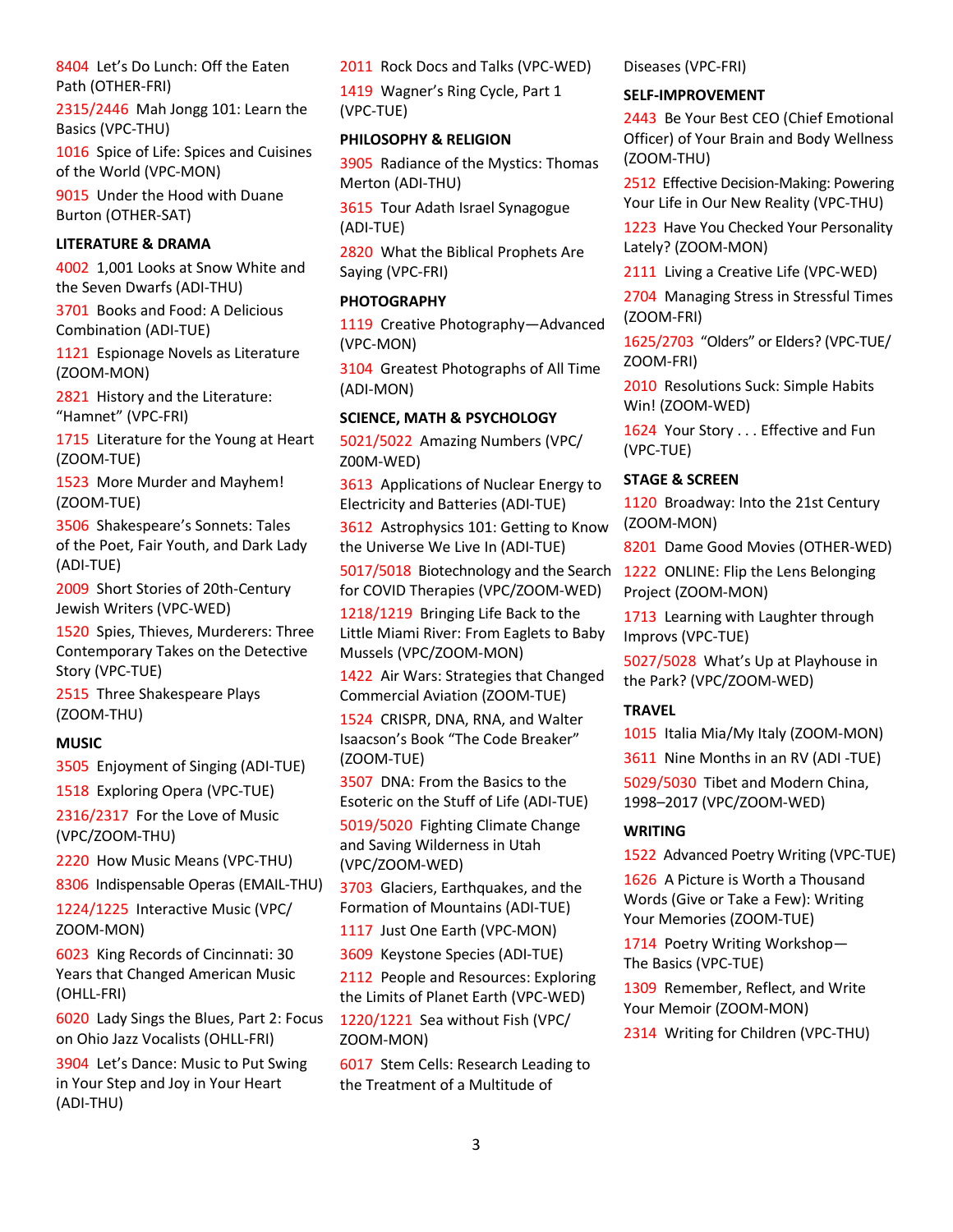# **COMPLETE CLASS DESCRIPTIONS BY CLASS NUMBER**

#### **1015 Italia Mia/My Italy**

Mondays, Apr 25–May 23, 9–10 am (ZOOM) \$0 *LIMIT 20*

Come and explore Italy to discover what makes it a popular tourist destination. You will learn how to use the two train systems, one of which was created by the president of Ferrari. We will talk about Italian food, how to order a meal, and tipping. Find out how best to navigate Venice, Florence, Rome, and little towns. Let a native Italian answer all your questions and show you one of the most beautiful countries in the world.

Moderator: Antonio Iemmola has been teaching Italian at UC for 25 years and NKU for 29 years. He enjoys sharing his love of his native country. *Ciao e grazie*.

#### **1016 Spice of Life: Spices and Cuisines of the World UPDATED**

Mondays, Apr 25–Jun 13 (no class 5/30), 9:30–10:45 am (VPC) \$5 *LIMIT 25*

Join us on a continuing journey around the culinary world. We will explore the spices and cuisines of Asia, Scandinavia, Central America, United Kingdom, Middle East, United States, Russia, and the Balkan States. We will also learn a little history and some techniques along the way. No need to have participated in the fall course to participate.

Moderator: Sharon Schwartz is a retired social worker. She is a lifetime lover of learning and curious about everything. Other loves are cooking, reading, and genealogical research.

#### **1017 IN PERSON: The Cold War: Strategies of Containment NEW**

Mondays, Apr 25–Jun 13 (no class 5/30), 9:30–10:45 am (VPC) \$5 *LIMIT 75*

**1018 ONLINE: The Cold War: Strategies of Containment NEW** Mondays, Apr 25–Jun 13 (no class 5/30), 9:30–10:45 am (ZOOM) \$0 *UNLIMITED*

We will describe and explain the significant historical events of the Cold War, the Marshall Plan, Berlin airlift, Korean War, Cuban Missile Crisis, Vietnam War, and the fall of the Soviet Union. We will focus on why these events occurred in their Cold War context. We will not go into military battle details or practice nuclear war evasion exercises, such as crawling under our desks.

Moderator: John Wilson was born during the Cold War and has moderated classes on slavery and the coming of the Civil War, the US Constitution, Reconstruction, and Lincoln and Roosevelt.

#### **1019 Introductory Spanish UPDATED**

Mondays, Apr 25–Jun 13, 9:30–10:45 am (ZOOM/EMAIL) \$0 *UNLIMITED*

Spanish is a beautiful language and common in the US. This course will provide the building blocks needed to learn the language, plus readings and dialogues to keep things interesting—the alphabet, numbers, telling time, vocabulary, pronunciation, etc. This will be a combined email and Zoom course. There is a tremendous variety of high-quality webbased training material available. Web-based study material plus readings and dialogues will be provided weekly. There will be a Zoom review and practice on 4/25, 5/9, 5/23, 6/6, and 6/13. Other dates are email only.

Moderators: Rick Marra is the course organizer and a longtime student of Leo Ennis. Leo is a native speaker who grew up in Mexico. They have moderated Spanish courses together for several years.

#### **1020 Found Objects and Your Imagination UPDATED**

Mondays, Apr 25–May 23, 9:30–11 am (VPC) \$5 *LIMIT 6*

A class small in size but BIG on hands-on fun for developing and creating your own innovative and personal mixed-media artwork. Basic supplies will be provided while encouraging the addition of your choice of found objects reflecting your life, personality, and interests. This small class encourages your attendance and active participation—and is an excellent opportunity to craft a special gift for friends or family.

Moderator: Thelma Shotten is a docent at the Contemporary Arts Center and has taught in Cincinnati Public Schools, Art Academy, and NKU. Her mixed-media, enamel, and porcelain artworks (the latter inspired by sea coral formations) have been displayed IN many Cincinnati-area art galleries and exhibitions.

#### **1116 Move into Ease UPDATED**

Mondays, Apr 25–Jun 13 (no class 5/30), 11 am–12 pm (VPC) \$5 *LIMIT 15*

A touch of yoga, some energizing movement, a time for relaxation, soulful stretching, and pumping life into each cell. This one-hour class oils your joints and breathes ease into your bones, like giving yourself a massage. Wear comfortable, loose clothing, and bring a mat or towel on which to lie. Expect to feel rejuvenated! NOTE: class ends at 12 pm.

Moderator: Karen Zaugg brings a lifetime of dance training, yoga, and a variety of bodywork experiences to welcome you to exercise and a sense of wellbeing.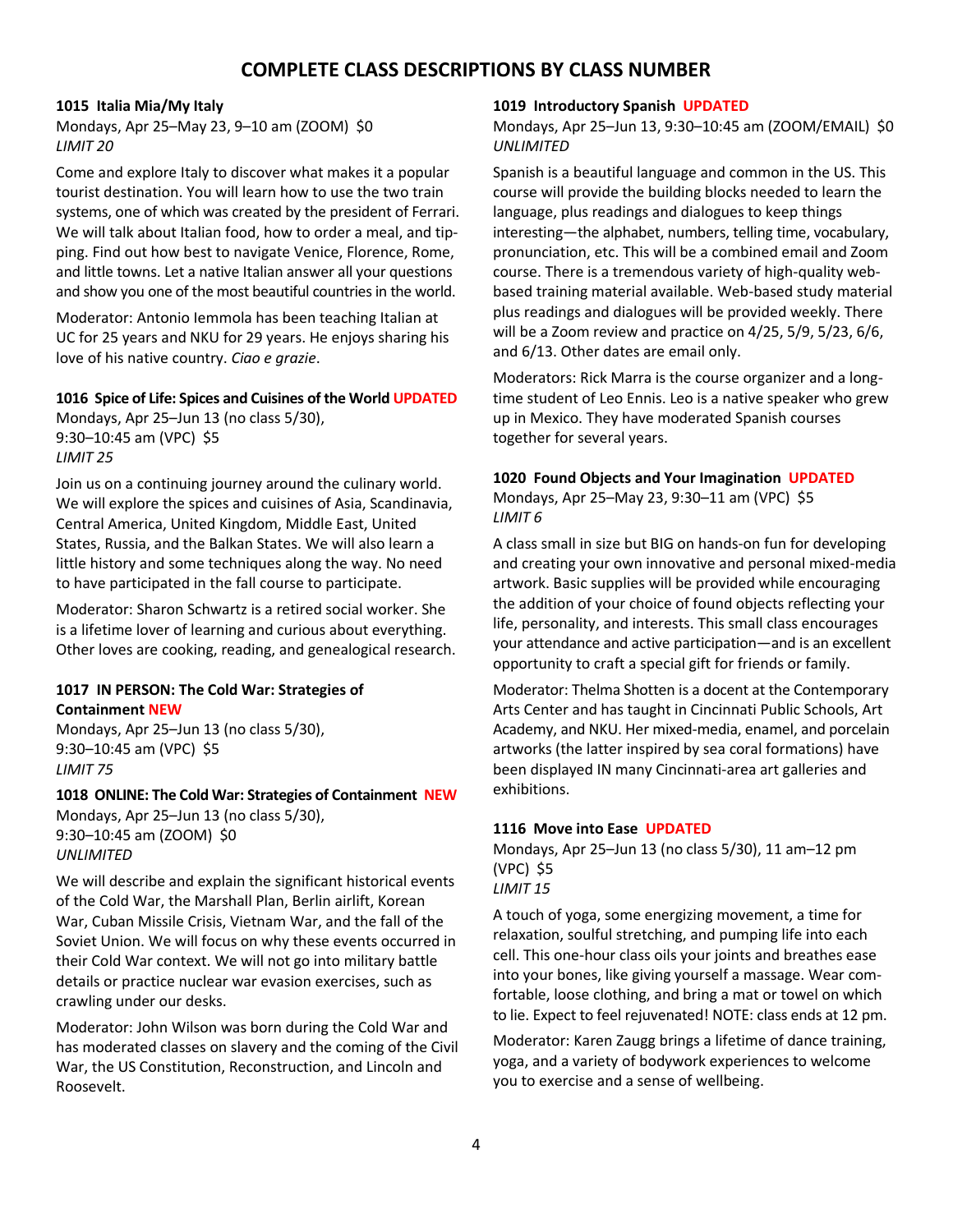#### **1117 Just One Earth UPDATED**

Mondays, Apr 25–May 16, 11 am–12:15 pm (VPC) \$5 *MINIMUM 12; LIMIT 20*

This symposium has helped participants in more than 80 countries look at climate change and global warming—where we are and how we got here—and then explore what role we can play in bringing forth an environmentally sustainable, socially just, and spiritually fulfilling human presence on this planet. A skilled facilitator will present over four sessions, using compelling videos and inviting group discussion.

Moderator: Gerry Becker is an active member of the Pachamama Alliance of Cincinnati. A retired educator, he served as moderator for the Environmental Service Organization at St. Xavier HS for 20 years.

#### **1118 World War II: The Normandy Campaign**

Mondays, Apr 25–Jun 13 (no class 5/30), 11 am–12:15 pm (VPC) \$5 *LIMIT 40*

Inspired by the recent 75th anniversary of the D-Day landings, we will explore the pivotal decision to proceed with the Allied landings in France; the battles to secure Normandy on June 6, 1944; the bitter fighting in the Normandy hedgerows, Caen, Cherbourg, and Saint-Lô; the breakout at the Falaise Gap; the plan to bypass Paris; and, finally, the French Resistance uprising in Paris that forced the Allies to liberate Paris before it was destroyed.

Moderator: John Lane retired after a 20-year teaching career (Covington Latin School, Woodbury HS in MN); BA, UC; BS, Winona State Univ.; MA, NKU; US Army, Vietnam War veteran. Taught world civilizations, AP European history, AP US history, world wars of the 20th century, and economics. Led two World War II tours of Europe and one historical tour of Britain.

#### **1119 Creative Photography—Advanced UPDATED**

Mondays, Apr 25–Jun 13 (no class 5/30), 11 am–12:15 pm (VPC) \$5 *LIMIT 12*

This advanced-level photography course will challenge you and your photographic skills. You will receive weekly photography assignments that are different, sometimes difficult, and most of all fun! To participate, you must be using a postproduction program (Photoshop, Lightroom, or similar software) to develop your pictures; have the ability to print each week's assignment; and have complete knowledge of your camera and its ability to shoot in raw. This is course is NOT for users of point-and-shoot or phone cameras.

Moderator: Larry Pytlinski is an award-winning avid amateur photographer whose passion is street photography. His work can be found on display at CILO and Art Beyond Boundaries Gallery

#### **1120 Broadway: Into the 21st Century NEW**

Mondays, Apr 25–Jun 13 (no class 5/30), 11 am–12:15 pm (ZOOM) \$0 *UNLIMITED*

we should advanced into the 21st century on the Broadway musical stage. Through video clips and discussion, we will explore shows like *The Producers, Mamma Mia, Hairspray, Movin' Out, Avenue Q,* and *Wicked* featuring composer/ lyricists Mel Brooks, Benny Andersson and Bjorn Ulvaeus, Marc Shaiman and Scott Wittman, Billy Joel, Robert Lopez and Jeff Marx, and Stephen Schwartz. Increasingly, Broadway is looking to Hollywood for source material as a major trend.

Moderator: Doug Iden is a big fan of movies and theatrical musicals with an extensive collection of films and original Broadway scores. He has taught classes on Broadway and film at OLLI for several years.

#### **1121 Espionage Novels as Literature UPDATED**

Mondays, Apr 25–Jun 13 (no class 5/30), 11 am–12:15 pm (ZOOM) \$0 *LIMIT 35*

We will be reading, in order: *The Third Man* by Graham Greene, *The Little Drummer Girl* by John le Carré, *The Secret Lovers* by Charles McCarry, *Siro* by David Ignatius, *The Coldest Warrior* by Paul Vidich, and *The Imposter Syndrome* by Kathy Wang. A seventh novel may be added with the approval of the class. Read *The Third Man* for the first week. Espionage IS often top-flight literature. Give it a try!

Moderator: John Briggs worked in military Intelligence and has taught numerous literature courses for OLLI.

# **1216 IN PERSON: Role of Healthcare Professionals in Functional Medicine NEW**

Monday, Apr 25, 12:45–2 pm (VPC) \$0 *LIMIT 75*

# **1217 ONLINE: Role of Healthcare Professionals in Functional Medicine NEW** Monday, Apr 25, 12:45–2 pm (ZOOM) \$0

*UNLIMITED*

Dr. Cathy Rosenbaum, holistic clinical pharmacist and the founder and CEO, Rx Integrative Solutions, a consulting practice in integrative health and wellness, will describe functional medicine principles, diagnostics, controversies, and interventions. She will identify training and credentialing requirements for functional medicine HCPs, and, through a case study, determine if this discipline is reproducible AND evidence-based, and if It has a place in therapy alongside traditional medicine practice.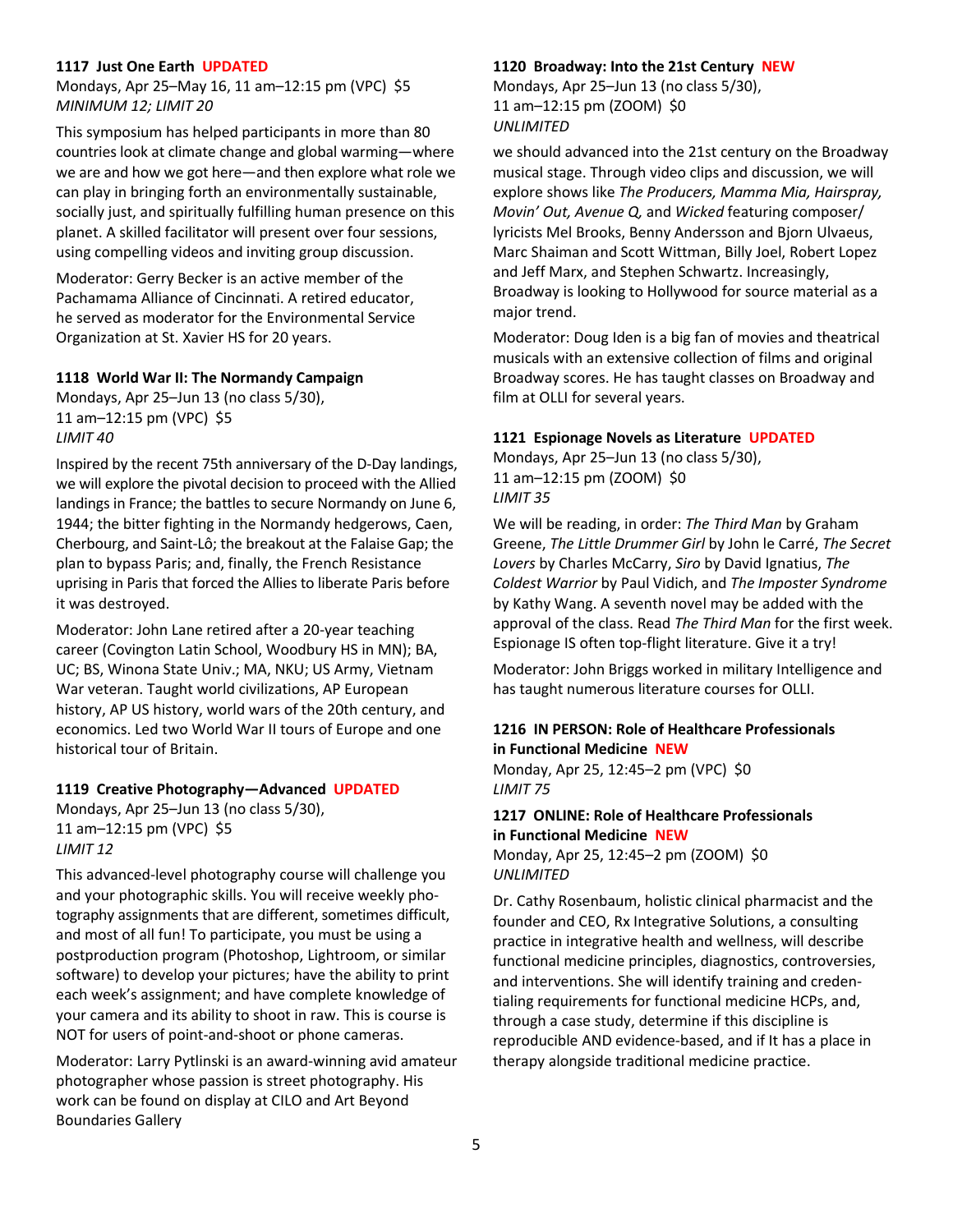#### **1218 IN PERSON: Bringing Life Back to the Little Miami**

**River: From Eaglets to Baby Mussels NEW** Monday, May 2, 12:45–2 pm (VPC) \$0 *LIMIT 75*

# **1219 ONLINE: Bringing Life Back to the Little Miami River: From Eaglets to Baby Mussels NEW** Monday, May 2, 12:45–2 pm (ZOOM) \$0 *UNLIMITED*

The Little Miami Conservancy (LMC) has been working to protect and restore the Little Miami River since 1967. Through partnerships and conservation strategies including habitat preservation and restoration, education, and research, LMC, along with its supporters and partners, has helped bring back life to the Little Miami River. Jason Brownknight, LMC Executive Director, will discuss ongoing projects such as the bald eagle cam, fish eDNA testing, mussel silo deployment, and working with students and volunteers to further conservation efforts along the Little Miami National Wild and Scenic River.

#### **1220 IN PERSON: Sea without Fish UPDATED**

Monday, May 9, 12:45–2 pm (VPC) \$0 *LIMIT 75*

# **1221 ONLINE: Sea without Fish UPDATED**

Monday, May 9, 12:45–2 pm (ZOOM) \$0 *UNLIMITED*

UC Professor Emeritus of Geology David Meyer has been privileged to study the fossil-rich rocks beneath our feet in the Cincinnati region. He will illustrate this treasure-trove of paleontology and explore why it has attracted scientific interest for almost 200 years. How do we know that an ocean covered this area and teemed with marine life about 440 million years ago? How did this life differ from modern seas? What is the Great Ordovician Biodiversification Event and its significance for understanding evolution and environmental change in deep time?

#### **1222 Flip the Lens Belonging Project NEW**

Monday, May 16, 12:45–2 pm (ZOOM) \$0 *UNLIMITED*

The Belonging Project is an initiative that blends journalism, cultural studies, human interest, and social activism. Participants record a three-question interview about belonging with the person of their choice and submit them for publication on the growing YouTube Belonging playlist. Digital storyteller Meg Pier has produced more than 250 digital interviews of people from around the world, which shine a light on the world's cultures as well as our humanity. An award-winning professional, Meg is the founder of People Are Culture and Flip the Lens.

#### **1223 Have You Checked Your Personality Lately? NEW**

Monday, May 23, 12:45–2 pm (ZOOM) \$0 *UNLIMITED*

Ready to try a few short personality "tests" (just for fun!)? We'll do some exercises such as Color Preference, the CANOE test, and a very short (10 question) exercise. You will receive advance links to free versions of the Myers-Briggs and Enneagram personality tests that you are encouraged to complete prior to the class. We will explore these two in some depth and poll the class to see the range of personas indicated. A professional in the field of market research, Doug Stowell has been an OLLI instructor since 2015.

# **1224 IN PERSON: Interactive Music NEW**

Monday, Jun 6, 12:45–2 pm (VPC) \$0 *LIMIT 75*

#### **1225 ONLINE: Interactive Music NEW**

Monday, Jun 6, 12:45–2 pm (ZOOM) \$0 *UNLIMITED*

This program includes an overview of some recent projects in interactive computer music by composers Mara Helmuth, professor at UC-CCM; graduating doctoral student Yunze Mu; and graduate student Kieran McAuliffe. Helmuth will discuss her works for instrumental performers and computer, while Mu will share his laptop orchestra performance compositions. McAuliffe will explain his design of interactive software to accompany his guitar improvisations. Prepare to amazed by how computers are used in composing contemporary music.

**1226 IN PERSON: Great Decisions: Industrial Policy NEW** Monday, Jun 13, 12:45–2 pm (VPC) \$0 *LIMIT 75*

#### **1227 ONLINE: Great Decisions: Industrial Policy NEW** Monday, Jun 13, 12:45–2 pm (ZOOM) \$0 *UNLIMITED*

The current discussion of industrial policy in the US is not simply about whether or not to support specific companies or industries but about trust or mistrust of the government and its ability to manage the economy and deal with a rising China. The upheaval in supply chains during the pandemic exposed weaknesses in the international economy. What policies can the United States implement to deal with trade and the economy? This program is presented in cooperation with the World Affairs Council (WAC) of Cincinnati and Northern Kentucky and moderated by Dr. Pat Niskodé (adjunct professor, Miami Univ.) along with Dr. Richard Lauf, Michelle Harpenau, and Erika Lundstedt of the WAC.

# **CLASS LOCATION ABBREVIATIONS**

| ADI  | Adath Israel                     |
|------|----------------------------------|
| OHLL | Ohio Living Llanfair             |
| VPC. | <b>UC Victory Parkway Campus</b> |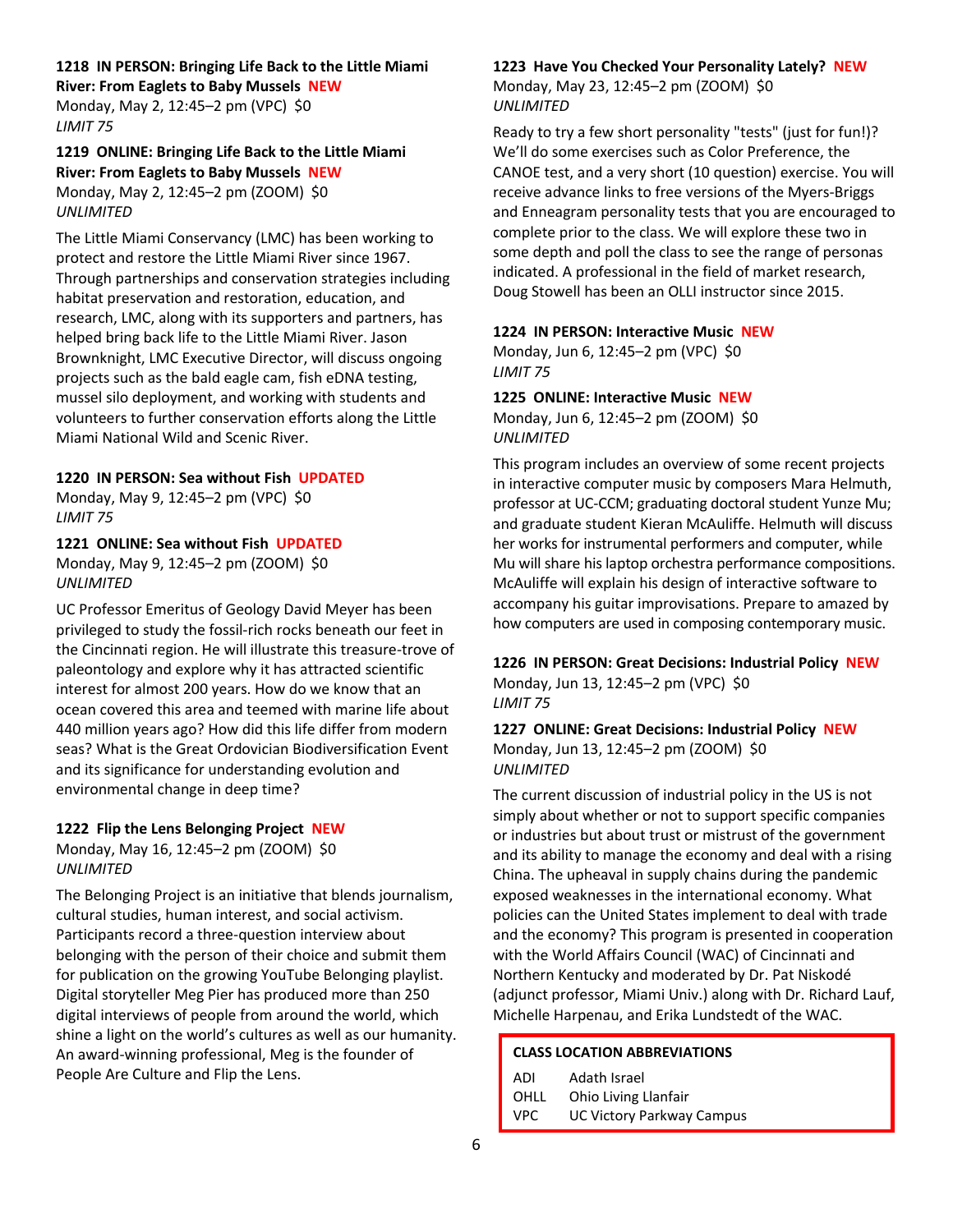#### **1309 Remember, Reflect, and Write Your Memoir**

Mondays, Apr 25–Jun 13 (no class 5/30), 2:15–3:30 pm (ZOOM) \$0 *LIMIT 7*

From child to teen to adult, from college to career to retirement, from influence of family to that of friends and peers, each of us has experienced events and people who have shaped who we are. Remember significant incidents and influential people in your life—and write about them. Reflect and understand more of who you are (and why). Maybe you will write for others, too, but write primarily for yourself. Respond to prompts from moderator. Share your writing and life experiences with classmates in this intimate workshop for personal writing.

Moderator: Kathy Richardson has moderated OLLI courses in novels, poetry, nonfiction, and autobiography writing and co-chairs OLLI's Wednesday WOWs. She retired after 42 years as English teacher and middle school head at Seven Hills School. She loves writing both poetry and prose and feels privileged to share life experiences in writing classes.

# **1417 Italian for Beginners**

Tuesdays, Apr 26–May 31, 9–10:30 am (ZOOM) \$0 *LIMIT 20*

Learn to communicate in this musical language. You'll acquire the basics of pronunciation, vocabulary, grammar, and sentence structure as you begin to develop your conversational skills. Emphasis will be on speaking and pronunciation plus special expressions for travelers. We'll include tips on traveling, sightseeing, and enjoying Italian culture. Text: *Italian: A Self-Teaching Guide* by Edoardo A. Lèbano.

Moderator: Antonio Iemmola has been teaching Italian at UC for 25 years and NKU for 29 years. He enjoys teaching this beautiful language with a great culture, cuisine, and fascinating history that goes back a long time.

# **1418 Using Microsoft PowerPoint to Create Dynamic Presentations NEW**

Tuesdays, Apr 26–Jun 14, 9:30–10:45 am (VPC) \$15 *LIMIT 10*

Create professional-looking electronic slide shows using Microsoft PowerPoint (versions 2016, 2019, 2021, or Microsoft 365). Learn your way around the PowerPoint environment with the ribbon, quick access toolbar, and backstage view. Find out how to create a new presentation and open and save an existing one. We'll cover slide types, themes and layouts, text basics and editing, printing, transitions, lists and bullets, inserting and editing images, internet links, organizing and presenting a show, and sharing it. You will receive a binder with all lessons and instructions for future reference.

Moderator: Howie Baum (BS in industrial design, AS in mechanical engineering) worked as a mechanical and industrial engineer at companies in Cincinnati and Dayton doing product and process design. He taught part-time for 36 years at four universities and colleges. He currently volunteers to teach computer skills to veterans at the VA.

#### **1419 Wagner's Ring Cycle, Part 1 NEW**

Tuesdays, Apr 26–Jun 14, 9:30–10:45 am (VPC) \$5 *LIMIT 40*

Der Ring des Nibelungen (The Ring of the Nibelung) is a cycle of four German-language epic music dramas composed by Richard Wagner (1813–1883). The works are based loosely on characters from Germanic heroic legend, namely Norse legendary sagas and the *Nibelungenlied*. We will study the Patrice Chéreau centenary Ring production (1976) with the Bayreuther Festspiele conducted by Pierre Boulez. This term, we will cover *Das Rheingold* and *Die Walküre*. Come back in the fall for *Siegfried* and *Götterdämmerung*.

Moderator: Jim Slouffman has been an artist and educator for 40+ years. He received his BFA from Wright State Univ. and his MFA from UC. He is President Emeritus of the Wagner Society of Cincinnati. He has also attended multiple Wagner Ring cycles in the past.

# **1420 American History Nuggets in a Nutshell NEW**

Tuesdays, Apr 26–Jun 7, 9:30–10:45 am (VPC) \$5 *LIMIT 75*

American history is a great story of people and events that are often ignored or forgotten these days. Get to know again men who shaped this nation like Washington, Jefferson, Hamilton, Jackson, and Lincoln. Look again at those people who settled Virginia and New England who, though long gone, still influence us today.

Moderator: Richard Weis has spent 50+ years teaching US history at the high school and college levels. He has BA degrees from OSU, an MA from UC, and attends numerous Road Scholar programs on subjects of interest.

# **1421 I Don't Want to Think about That Yet! UPDATED**

Tuesdays, Apr 26–May 10, 9:30–10:45 am (ZOOM) \$0 *LIMIT 25*

We put off thinking about preparing a will, appointing a power-of-attorney, moving into a nursing home, or protecting our Medicare benefits from fraud. Pro Seniors is a nonprofit serving senior and long-term care residents of Ohio. Over three weeks we'll cover: 1) The latest scams targeting seniors and how to protect against them. 2) How to choose and pay for long-term care options. 3) Legal documents you need in place for the latter years of life.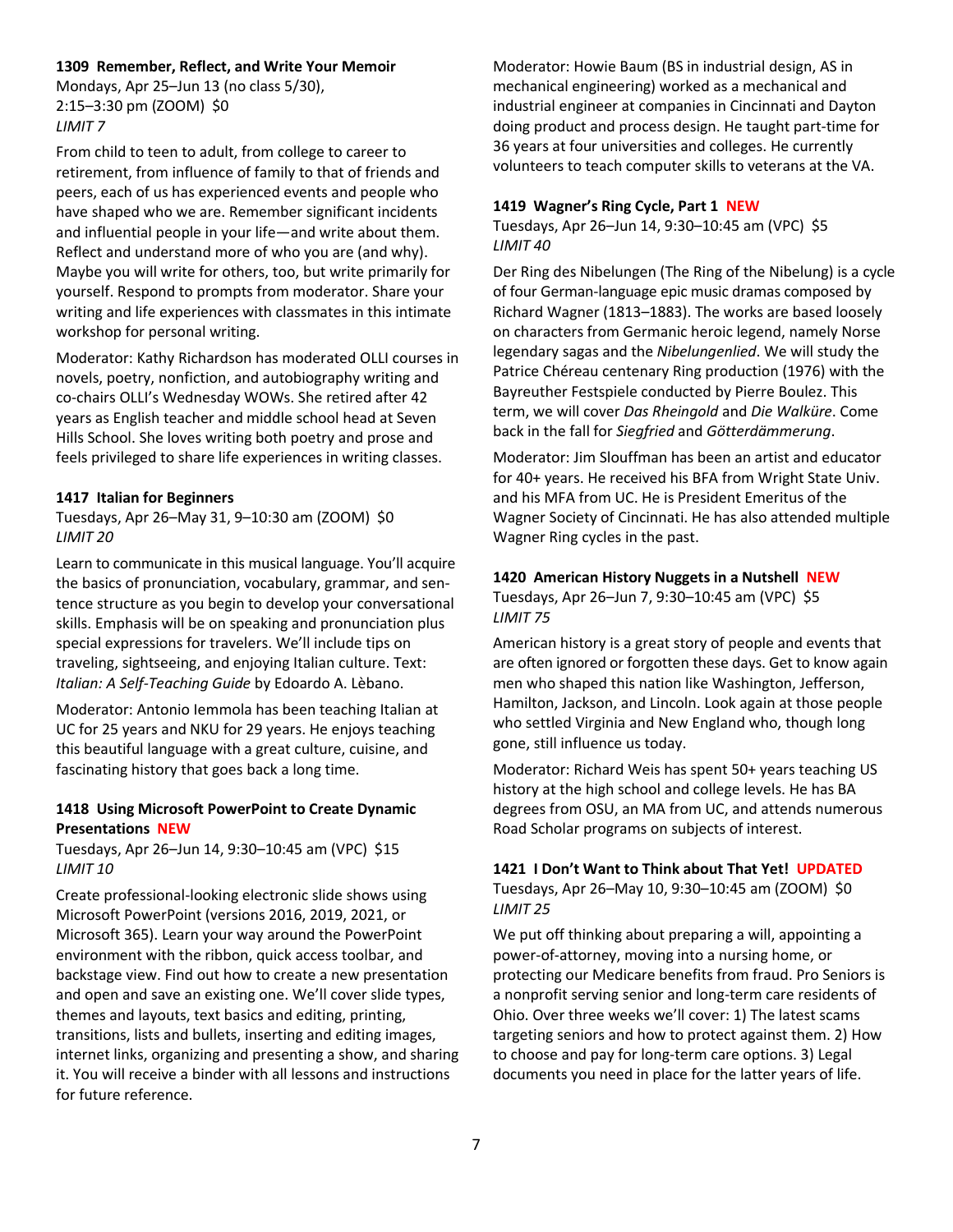Moderators: Linda Kerdolff is a long-term care ombudsman with non-profit Pro Seniors. Pro Seniors helps resolve legal and long-term care problems for Ohio residents. She will be joined by Brian Rhame, Senior Medicare Patrol: Mary Hurlburt, Long-Term Care Ombudsman; Miriam Sheline, Senior Managing Attorney.

### **1422 Air Wars: Strategies that Changed Commercial Aviation NEW**

Tuesdays, Apr 26–Jun 14, 9:30–10:45 am (ZOOM) \$0 *UNLIMITED*

The American Boeing and European Airbus companies have competed for dominance in the commercial aircraft market since Airbus was formed in 1970. We will review the histories of both companies and discuss some of the product and business decisions made by both companies that have led to their current positions in the global commercial aircraft marketplace.

Moderator: Jim Rauf, BA physics, Thomas More College. BME mechanical engineering, Univ. of Detroit. Retired from GE Aviation where he was a manager and principal engineer in the Commercial Engines Product Support Group.

#### **1518 Exploring Opera UPDATED**

Tuesdays, Apr 26–Jun 14, 11 am–12:15 pm (VPC) \$5 *LIMIT 40*

This term, we will focus on operas by Richard Strauss (1864– 1949). They are *Arabella*, *Salome*, and *Der Rosenkavalier*. You will learn the stories and backgrounds of the operas, something about the composer, and view the operas on DVD complete with subtitles. Your opinions of the operas and the performers will be welcome. We will also discuss the upcoming Metropolitan Opera live HD telecasts.

Moderator: Richard Goetz, PhD, is a retired industrial chemical research manager who has been listening to, studying, and attending opera since 1949.

#### **1519 Cycling Fun: Go the Distance NEW**

Tuesdays, Apr 26–May 31, 11 am–12:15 pm (VPC) \$5 *LIMIT 15*

Have you thought about pursuing a cycling adventure but not sure how to start? Do you want to ride more but prefer the safety of bike trails? This course will help you prepare for traditional cycling enjoyment over short and long distance as well as multi-day rides. Topics include choosing the right bike, fitness training tips, cycling safety, finding a cycling adventure right for you, and how to plan for it. Be prepared for an engaging and interactive class experience.

Moderator: Tim Jones completed a 350-mile bicycle adventure from Pittsburgh to Washington, DC. He has logged more than ten thousand safe and enjoyable cycling miles while avoiding crowded roads and distracted drivers. He is a retired business executive who has moderated hundreds of educational events during his career and is excited to share his passion for cycling with others.

# **1520 Spies, Thieves, Murderers: Three Contemporary Takes on the Detective Story NEW**

Tuesdays, Apr 26–May 31, 11 am–12:15 pm (VPC) \$5 *LIMIT 15*

In this discussion class, we will do a close reading and evaluation of three novels published at the end of 2021: *Silverview* (John le Carré), *Harlem Shuffle* (Colson Whitehead), and *The Man Who Died Twice* (Richard Osman). Each novel provides a different version of the detective story format. All are available in print, digital, and audio format.

Moderator: Jennifer Manoukian loves the opportunity provided by OLLI to read and discuss literature she enjoys with interested and interesting adults.

# **1521 Economics of Investing in 2022's Financial Markets UPDATED**

Tuesdays, Apr 26–May 24, 11 am–12:15 pm (VPC) \$5 *LIMIT 25*

The impact of COVID on the economy, the balancing act between climate change commitments and energy prices, economic issues arising from authoritative regimes in China and Russia—all are significant challenges for the investor in 2022. We will discuss how to evaluate your stocks and the construction of stock market indexes, how to understand the mental shortcuts that influence your investment decisions, and how to manage your investment portfolio and accounts to take sustainable cash distributions in a taxefficient manner.

Moderator: Dan Nagel is a retired CPA with an MBA in finance and a lifelong interest in economics and investing.

#### **1522 Advanced Poetry Writing UPDATED**

Tuesdays, Apr 26–Jun 14, 11 am–12:15 pm (VPC) \$5 *LIMIT 12*

If you have previous experience writing poetry, then this discussion workshop is for you. We will share work in class to gain a greater appreciation and sophistication in the practice of the art. You will show your work to others and gain an understanding of the possibilities of poetic language and prosodic forms of expression that arise from what you and your fellow writers are doing and aspire toward. You will also conceptualize the possibilities of your subject matter to be shaped into effective poetic communication.

Moderator: David Schloss is a retired professor of creative writing, Miami Univ. His latest publication is *The Heartbeat as an Ancient Instrument* (Dos Madres Press, 2020).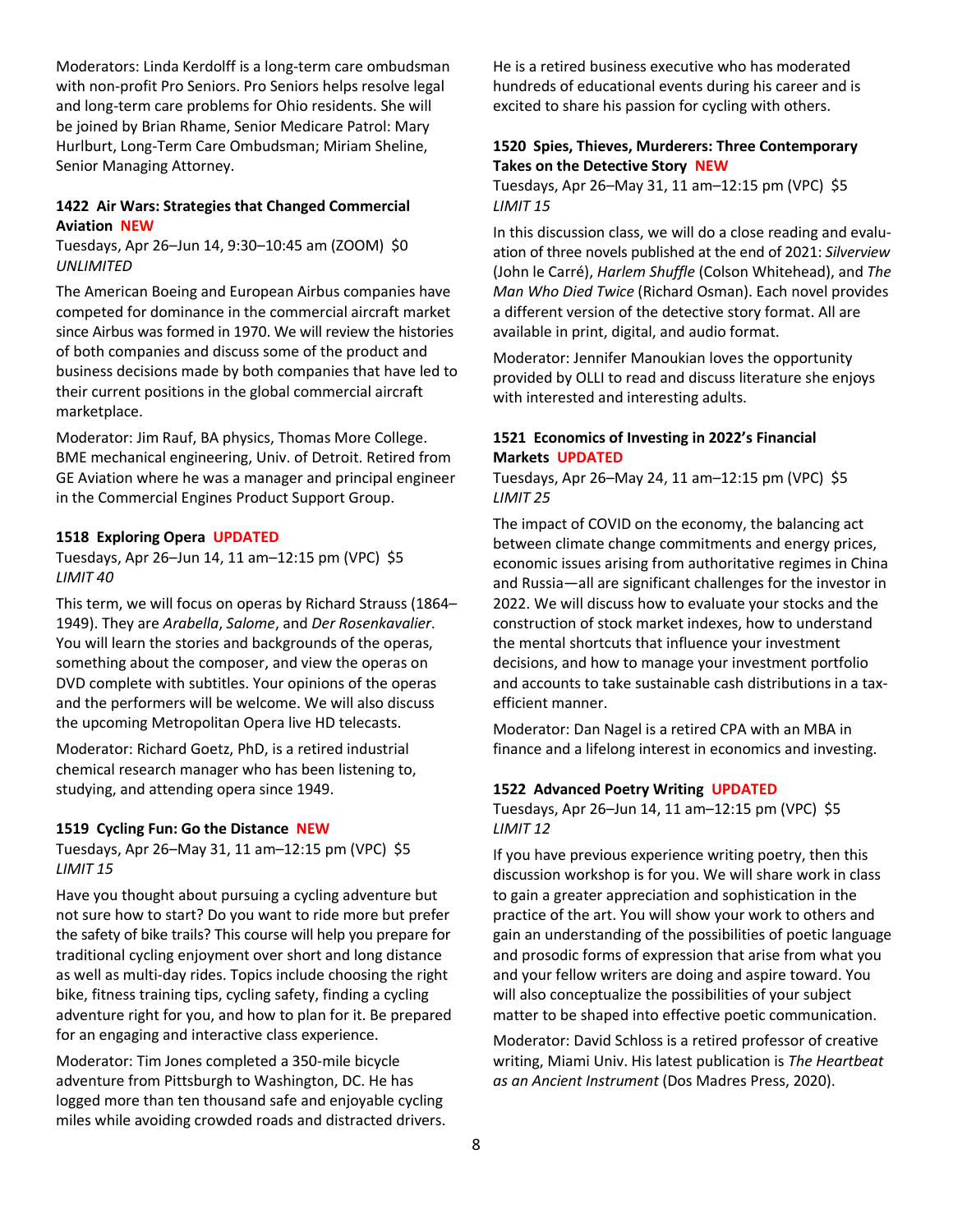#### **1523 More Murder and Mayhem! NEW**

Tuesdays, Apr 26–Jun 14, 11 am–12:15 pm (ZOOM) \$0 *LIMIT 25*

A day that begins like any other ends in murder, and mayhem ensues. Join us as we turn the pages, seeking the clues to solve these puzzling mysteries: *Iron Lake* by William Kent Krueger, *Second Chance* by Jonathan Valin, *The Sweetness at the Bottom of the Pie* by Allen Bradley, *All the Lonely People* by Martin Edwards, *All the Devils Are Here* by Louise Penny, and *A Man Lay Dead* by Ngaio Marsh. Murder brings forth the most riveting discussions!

Moderators: Barbara Burke and Brenda Gatti appear to be just a couple of retired teachers who have become avid OLLI volunteers. Yes, just sweet ladies—who have a penchant for discussing murder!

#### **1524 CRISPR, DNA, RNA, and Walter Isaacson's Book "The Code Breaker" NEW**

Tuesdays, Apr 26–May 17, 11 am–12:15 pm (ZOOM) \$0 *UNLIMITED*

The Nobel Prize for the discovery of DNA in 1953 did not mention Rosalind Franklin's crystallography research contributions, but the discovery of CRISPR did earn two women biochemists, Jennifer Doudna and Emmanuelle Charpentier, a Nobel Prize. *The Code Breaker* describes the stories of this revolutionary tool. Humans can now virtually type in the genetic code for traits that will alter for good and/or ill our biologic futures. Let's read and discuss.

Moderator: Kirtland E. Hobler, MS (physiology), MD, FACS; retired general surgeon; faculty teaching, research, and practice Univ. of Rochester and UNC Chapel Hill (and a passion for analytic philosophy).

#### **1622 Understanding Vipassana Meditation UPDATED**

Tuesdays, Apr 26–Jun 14, 12:30–2 pm (VPC) \$5 *LIMIT 10*

Vipassana (insight) meditation practice technique was instituted by the Buddha over 2,500 years ago. The procedure guided him to attain the state of enlightenment. Concepts and step-by-step of the practice will be introduced. You will learn how to slowly develop insights by close attentiveness to and experiential phenomena of your own mind-body processes. Everyone who has an interest or wants to fulfill their curiosity is welcome.

Moderator: Manit Vichitchot has been practicing vipassana meditation on a consistent basis since January 2009. Since then, he has participated in numerous intensive vipassana meditation retreats in Thailand.

#### **CLASS LOCATION ABBREVIATIONS**

ADI Adath Israel OHLL Ohio Living Llanfair

VPC UC Victory Parkway Campus

#### **1623 Layperson's Guide to Recognizing and Responding to Mental Illness NEW**

Tuesdays, Apr 26–Jun 14, 12:45–2 pm (VPC) \$5 *LIMIT 25*

One in five Americans in any given year will experience a mental illness (NIMH). Depression, anxiety, and schizophrenia are just a few of the nearly 300 different illnesses listed in the *Diagnostic and Statistical Manual* (DSM-V). What causes mental illness? What are its signs and symptoms? Can it be cured? Why does so much myth and stigma surround mental illness? These are timely questions, and this course will explain the many aspects of mental illness using easy-tounderstand language, analogy, and personal experience.

Moderator: T. Victor Lloyd, MTh, MAPC, is a caseworker and Law Enforcement Training Specialist. He has 30 years' experience as a mental health professional and over 20 years' experience providing education and training on mental illness and crisis intervention to law enforcement and other professionals both locally and throughout the US.

#### **1624 Your Story . . . Effective and Fun NEW**

Tuesdays, Apr 26–Jun 14, 12:45–2 pm (VPC) \$5 *LIMIT 14*

It's great to see family and friends light up as you tell a story. Even greater to find that telling your stories well brings a satisfying and energizing connection with others. In this course, you will receive tips on crafting and delivering your stories, and we will practice opportunities to hone storytelling skills. Discover a wonderful pipeline to interacting with others—the reward of telling a good story. Join us for fun and self-discovery.

Moderators: Bill Menrath and Karen Zaugg are regular OLLI moderators, and both have backgrounds in teaching and public speaking.

#### **1625 "Olders" or Elders? NEW**

Tuesdays, Apr 26–Jun 14, 12:45–2 pm (VPC) \$5 *LIMIT 25*

In today's world, people get older and older but do not necessarily become wiser. Author and scholar Michael Meade differentiates between "olders" and elders: "The olders live longer and longer, but not necessarily to the benefit of themselves or other people." So what does it mean to be an elder? Is it important, or does it even matter? Can we choose to become elders rather than just becoming older? Join us for an interesting exploration and discussion based on readings, poems, movies, and a fairytale or two. This class is also offered on Zoom (#2703)

Moderator: Rick Warm would like to be an elder one day. He leads discussion groups and workshops on the topics of eldership, wisdom, and mature spirituality. He is director of the Center for Wisdom and Leadership.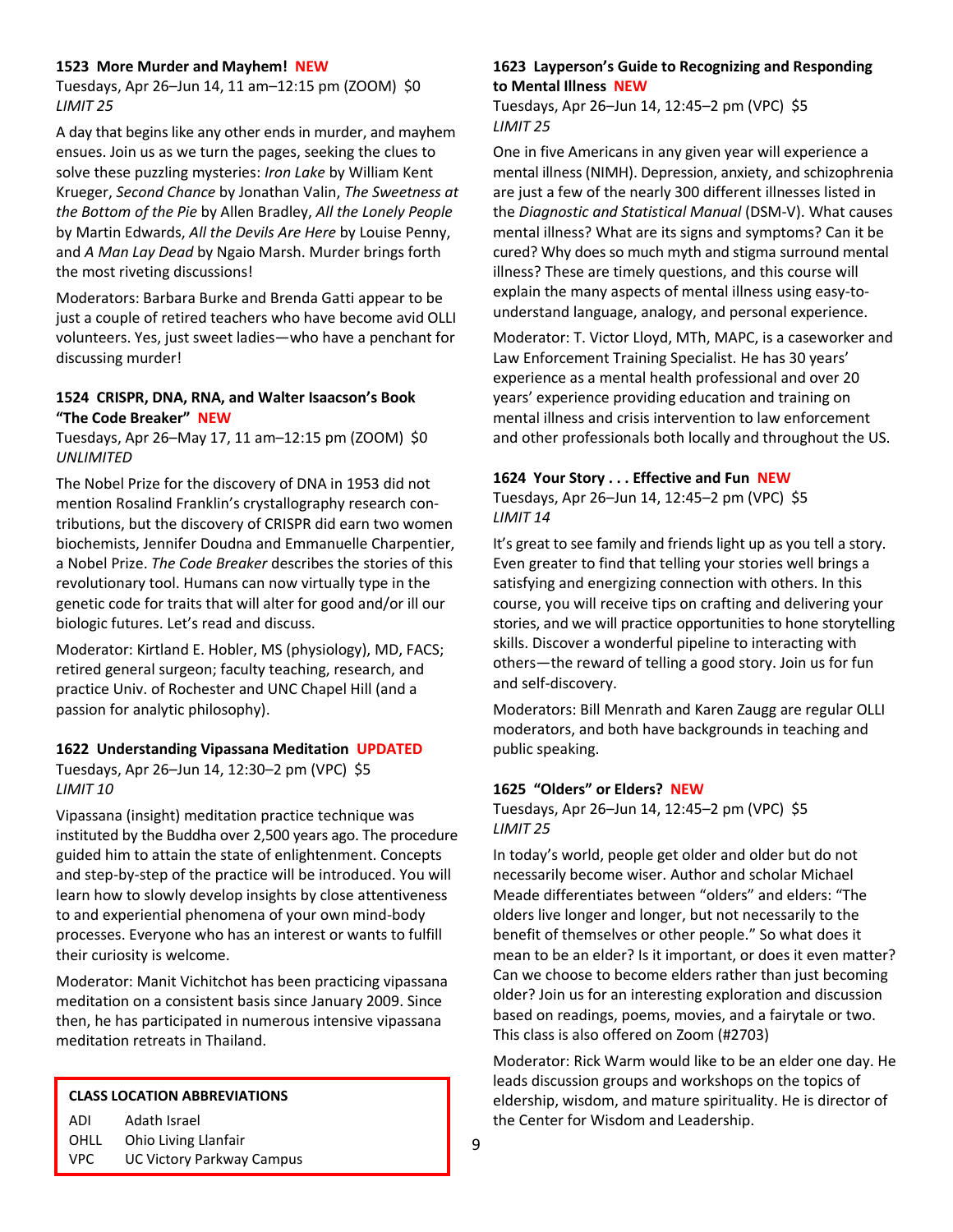# **1626 A Picture is Worth a Thousand Words (Give or Take a Few): Writing Your Memories NEW** Tuesdays, Apr 26–Jun 14, 12:45–2 pm (ZOOM) \$0 *LIMIT 7*

Have a story to tell? Feel an urge to write? Looking for inspiration? Let's scratch that itch together. Memoir writing can be personal writing for oneself, sharing with family and friends, or shouting to the world. Unearth the tidbits of life through photos, keepsakes, conversations, and questions that energize memory. Express the memories in a captivating narrative. Weekly prompts will kick-start writing 300 to 500 words to be shared with the class. We will each read and listen, critique and praise. Let's remember and write together.

Moderator: Thomas Fahey, Cincinnatian, English major, XU. Should have been a teacher. Life is one big story whose plot is murky, whose writing requires lots of white-out. Dad said "people gotta eat," so he invested 47 years in supermarket bagging, meat cutting, management, buying, merchandising, human resources, training, and owner. Retired, he works at his passions—photography, remembering, and writing.

# **1627 Tracing Homo Sapiens through Europe into the Americas**

Tuesdays, Apr 26–Jun 14, 12:45–2 pm (ZOOM) \$0 *LIMIT 24*

We'll trace the routes of our modern ancestors into Europe, then focus on their splitting and branching into the peoples who crossed the Bering Strait into America during the last Ice Age. We'll briefly recap the modern science of ancient DNA. Finally, a survey of new American eras: the Lithic, Archaic, and Woodland eras demonstrate the transition from hunter-gatherers to early farmers to agricultural settlements. This survey highlights artifacts and archeological evidence.

Moderator: Denis Hogya, 40 years of teaching at UC. Many years of quality management training and seminars. Former Cleveland Metropolitan Parks naturalist.

#### **1713 Learning with Laughter through Improvs NEW**

Tuesdays, Apr 26–Jun 14, 2:15–3:30 pm (VPC) \$5 *MINIMUM 12; LIMIT 20*

Like to learn? Like to laugh? Like to use your creative thinking skills? If this describes you, then you might enjoy this course on improvisation. Using comedy-based improv situations, you will expand your thinking, communication, and problemsolving skills in a not-too-physical but fun-filled way.

Moderator: Keith Marriott, MEd, is an enthusiastic educator and former drama teacher/director.

#### **CLASS LOCATION ABBREVIATIONS**

ADI Adath Israel

OHLL Ohio Living Llanfair

#### VPC UC Victory Parkway Campus

# **1714 Poetry Writing Workshop—The Basics UPDATED**

Tuesdays, May 3–Jun 14, 2:15–3:30 pm (VPC) \$5 *LIMIT 12*

Whether you are just dipping your pen into poetry or have a bundle of poems in the bottom of a desk drawer, you can find guidance, inspiration, and information about the craft of poetry in this workshop. We'll learn from examples, explore literary devices and poetic forms, write together, and share our writing with the aim of improvement and support. Be ready to write and participate in discussion each week. To facilitate getting to know each other, please bring a favorite poem by any poet to the first class.

Moderator: Cate O'Hara has moderated several poetry workshops for OLLI. She holds an MA in English from Univ. of California, Berkeley, and is director of OLLI. She loves words, poetry, and writing and looks forward to interacting with like-minded, curious learners.

# **1715 Literature for the Young at Heart UPDATED**

Tuesdays, Apr 26–Jun 14, 2:15–3:30 pm (ZOOM) \$0 *LIMIT 12*

Interested in what tweens and teens are reading? Want easier reading for a term while still enjoying good stories, learning about other cultures and folklore, and addressing universal issues, dilemmas, and questions each book poses? This discussion class includes both classics and recent works and will convince you that young people's literature also makes good adult reading. For the first class, read *When the Sea Turned to Silver* by Grace Lin. Then we'll talk.

Moderator: Judy Schechter taught reading, writing, and English for 30+ years, from second grade through college. Twenty-five of those years were spent working with elementary gifted students. About a dozen were also spent with remedial college students. She still indulges in young people's literature and has had many interesting conversations with her grandchildren and other adults as a result.

#### **1807 Caffé Italiano NEW**

Wednesdays, Apr 27–Jun 1, 9–10 am (ZOOM) \$0 *LIMIT 20*

Join a lively group for nothing but conversation: it will be just like being in a coffee shop in Italy. You will need a working knowledge of Italian, including past tense. This is a great opportunity for those who have completed both Italian for Beginners (#1417) and Beginning Italian Conversation: Past Tense (#2218). Have your espresso, cappuccino, or caffelatte, and let's talk in our virtual piazza. Antonio will even teach you how to gesticulate like a true Italian.

Moderator: Antonio Iemmola has been teaching Italian at UC for 25 years and NKU for 29 years. He enjoys teaching this beautiful language with a great culture, cuisine, and fascinating history that goes back a long time.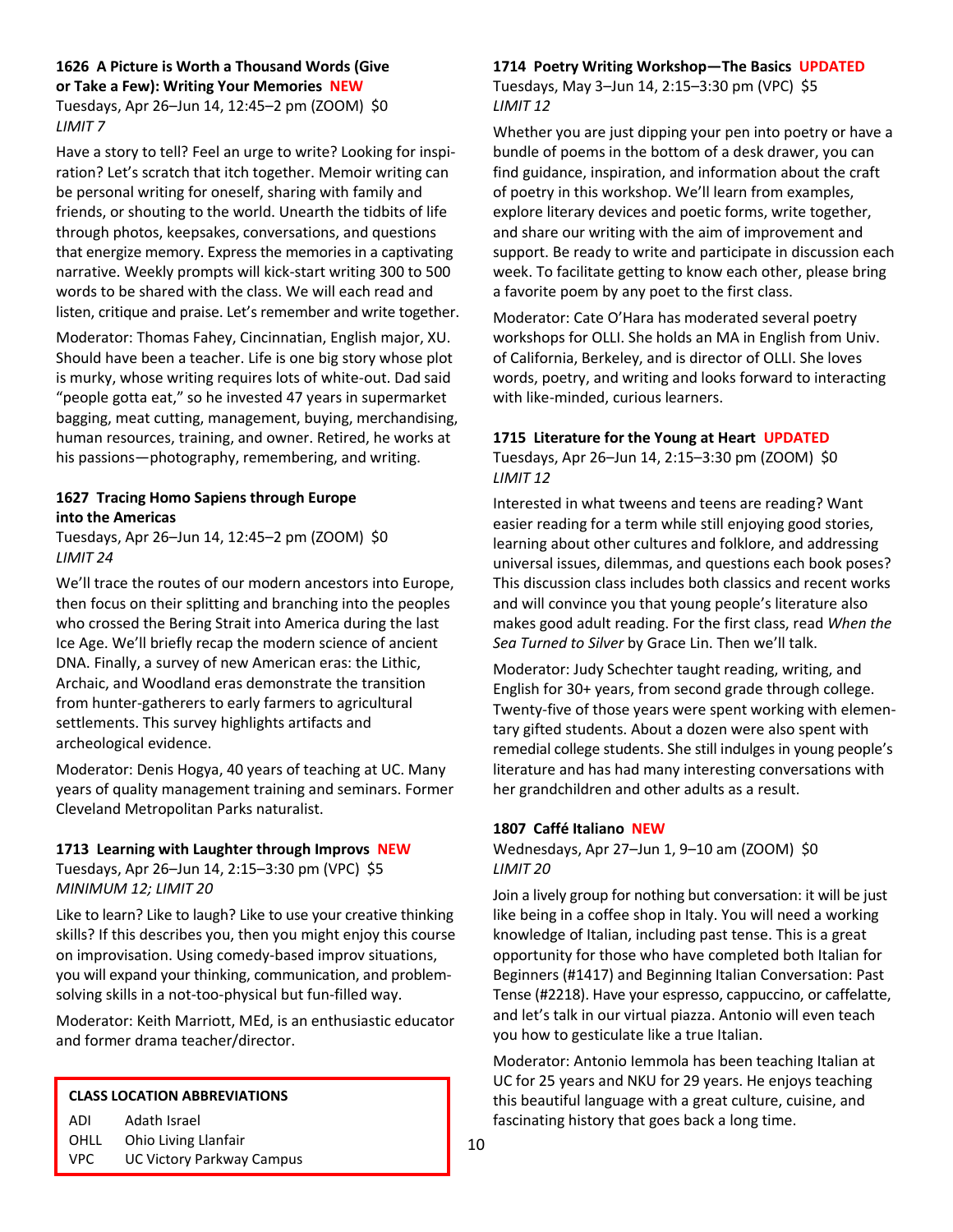#### **2008 Introduction to Excel**

Wednesdays, Apr 27–Jun 15, 12:45–2 pm (VPC) \$5 *LIMIT 10*

This hands-on introductory course is designed for the those who have never used Excel: it assumes no previous knowledge. You will learn to enter, edit, arrange, and modify data into an Excel spreadsheet. You will create data tables and use mathematical functions. Printing, page layout, and margin setting will be introduced through the use of the Page Setup. You will also learn to access the internet for assistance with various Excel topics.

Moderator: Tom Schimian is a graduate of XU (economics). He retired in 2004 after a career as a programmer/analyst. He was an adjunct instructor in such subjects as Computer Concepts and Facilities, Programming Logic and Methods, and Visual Basic/Visual Basic.Net at UC and Cincinnati State.

# **2009 Short Stories of 20th-Century Jewish Writers NEW**

Wednesdays, Apr 27–Jun 15, 12:45–2 pm (VPC) \$5 *MINIMUM 10; LIMIT 25*

We will read and discuss one short story per class session along with the history and background of each writer. A new story and author will be assigned and copies distributed at the end of each session for the following week. No books will be required. Each story may or may not touch directly on the author's Jewish heritage. All lovers of the short story are welcome and encouraged to sign up.

Moderator: Steven Shane, a practicing lawyer, has been an avid reader of these authors throughout the years and looks forward to leading the discussion of these works at each class meeting.

#### **2010 Resolutions Suck: Simple Habits Win! NEW** Wednesdays, May 4–25, 12:45–2 pm (ZOOM) \$0 *LIMIT 20*

Are you among the 92% of people whose New Year's resolutions failed? Congratulations! You are in the good company of many well-intentioned self-improvement seekers. Join Sharon Byrnes of Vibrant Aging for Life to learn how staying simple beats going big. Let's have fun building successful new habits together. This course may require 15–20 minutes per week for homework. We can do this!

Moderator: Sharon Byrnes addresses the needs, desires, and abilities of seniors to maintain/improve wellness. She holds master's degrees in health and physical education and in special education. She has taught for 30+ years and is an internationally Certified Yoga Therapist with her own studio (www.theyogagroove.com).

#### **2011 Rock Docs and Talks NEW**

Wednesdays, Apr 27–Jun 15, 12:45–2:15 pm (VPC) \$5 *LIMIT 75*

Rock 'n' roll movies, music, and documentaries. They say if you remember it, you weren't really there. Whether true or not, every week, we'll get together to watch a documentary or video about a well-known band from the 1960s, give or take: The Rolling Stones, The Beatles, The Who, Bob Dylan, early reggae. Join us if you want to share the trip (sans flashbacks!) down rock 'n' roll's memory lane.

Moderator: Jim Nunn is a bit of a rock 'n' roll nerd who, no doubt, spent too much time alone over the past 2+ years of COVID. One result has been his traveling ever deeper down the rabbit holes of music factoids and trivia.

#### **2111 Living a Creative Life NEW**

Wednesdays, Apr 27–Jun 15, 2:15–3:30 pm (VPC) \$5 *LIMIT 15*

This interactive workshop will begin by looking at where we are now in terms of creative expression and how to overcome barriers that prevent us from having a deeper creative experience. We'll identify destructive thoughts and patterns and learn how to open up to others and the unknown by building confidence in ourselves through experimentation, imagination, intuition, and dream work. We'll discuss the importance of recapturing the childhood freedom to explore new things, tuning into our dreams for guidance and creative stimulation, and listening carefully to be more present in the moment.

Moderators: Marci McGill, MSW , LCSW, has had a 25-year career as senior editor of children's books at Random House in NYC and as the editorial director of the children's book departments of Follett, Crown, and Doubleday. Mick Parker is a late bloomer who is finding himself through writing and bonding with others giving expression to their inspirations. Let's tap into that creative energy together!

#### **2112 People and Resources: Exploring the Limits of Planet Earth NEW**

Wednesdays, Apr 27–Jun 15, 2:15–3:30 pm (VPC) \$5 *LIMIT 30*

In our first 100,000+ years, we humans had small mpact on our planet. We raised crops, domesticated animals, and built structures but with little planet impact. Then the Industrial Revolution dawned around 1800 and things changed. World population has grown eightfold since then. We have been consuming increasing quantities of irreplaceable resources. That's recently become most apparent via climate concerns, but resource issues extend far beyond CO2 in the atmosphere. This course will explore the resource management needed to optimize our planet through the next hundred years and beyond.

Moderator: Alan Flaherty is a retired process-design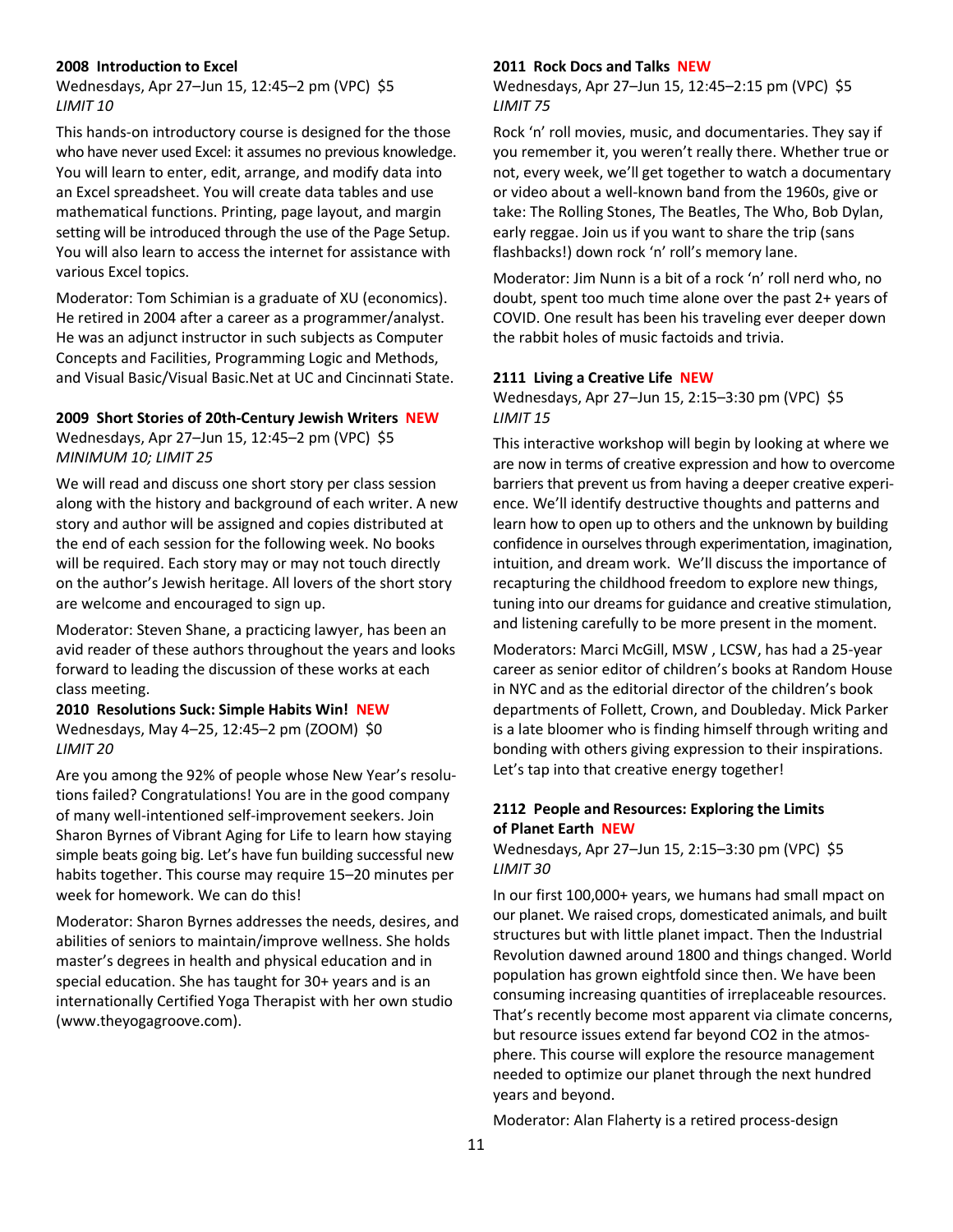engineer and consultant who sees this course as a logical progression from his previous OLLI courses on electric vehicles and renewable energy.

# **2113 Smartphone and Social Media for Seniors UPDATED**

Wednesdays, Apr 27–Jun 15, 2:15–3:30 pm (ZOOM) \$0 *LIMIT 40*

Social media can bring the world to you without the need to go anywhere. We'll show how to use your smartphone or tablet in a safer way to navigate in this world of information. Topics to be covered: 1) Smartphone and tablet—opening a window on the world. 2) Social media—Facebook, Twitter, and the ads. 3) Sharing pictures on Google, viewing pictures or videos made by smartphone on TV. 4) Podcasts and getting music on smartphone. 5) Security and safety when using smartphone and social media.

Moderator: Katalin Molnar is a retired software engineer, former researcher in artificial intelligence and text recognition. She has taught this class at OLLI, Miami Township Senior Center, and Anderson Senior Center.

#### **2218 Italian Conversation/Past Tense**

Thursdays, Apr 28–Jun 2, 9–10:30 am (ZOOM) \$0 *LIMIT 20*

Increase your knowledge of Italian through conversation, culture, and camaraderie. We'll spend the first part of each class on grammar, past tense, and vocabulary with the second part devoted to conversation, Italian crosswords, and interesting topics in Italian culture. You will need some knowledge of basic Italian or to have taken Italian for Beginners (#1417). Text: *Italian: A Self-Teaching Guide* by Edoardo A. Lèbano.

Moderator: Antonio Iemmola has been teaching Italian at UC for 25 years and NKU for 29 years. He enjoys teaching this beautiful language with a great culture, cuisine, and fascinating history. When you speak Italian, it seems as if you are singing opera because it is very musical.

# **2219 Intermediate to Advanced French Conversation UPDATED**

Thursdays, Apr 28–Jun 16, 9:30–10:45 am (VPC) \$5 *LIMIT 15*

Brush up on your speaking and listening comprehension of one of the most beautiful languages in the world in a relaxed but structured setting. We'll do some grammatical review, but a basic knowledge of French is required. This course is conducted primarily in French. Beginners should register for French for the Fun of It (#2514), and intermediates may also benefit from French Grammar Refresher Course (#2312).

Moderator: Deanna Hurtubise is a retired high school French teacher. She earned her MA in French language and civilization from UC and is the author of several picture books for children

and a series of French historical fiction for middle schoolers. **2220 How Music Means**

Thursdays, Apr 28–May 26, 9:30–10:45 am (VPC) \$5 *LIMIT 40*

No musical background is required for this course—only a curiosity about how classical and Hollywood composers use the elements of music (intervals, chords, melody) to fashion metaphors in sound for the experiences of life. Rick will share these elements "before your very ears," demonstrating and improvising on a keyboard in the classroom. Together, we'll construct tunes! We'll also listen to scores, some by Rick, to discover composers' tricks. Finally, we'll tackle some big questions: Does music mean anything? If musical gestures "metaphorize" life experiences and states of mind, how?

Moderator: Rick Sowash is a composer and author. He publishes his own sheet music, CDs, and books. His music is heard on classical music radio including WGUC. His clarinet concerto was recorded by the St. Petersburg Symphony. His cello concerto premiered at Carnegie Hall. He has written 400 works of music and eight books. Info at www.sowash.com.

# **2221 IN PERSON: General Medical Information to Help You Manage Your Health and Healthcare UPDATED** Thursdays, Apr 28–Jun 16, 9:30–10:45 am (VPC) \$5 *LIMIT 75*

# **2222 ONLINE: General Medical Information to Help You Manage Your Health and Healthcare UPDATED** Thursdays, Apr 28–Jun 16, 9:30–10:45 am (ZOOM) \$0

*UNLIMITED*

Learn more about your health and healthcare from an MD. We will devote two sessions each to the anatomy, physiology, and medical disorders of four organ systems. 1) The central and peripheral nervous system. 2) the cell, genetics, and the immune system. 3) The cardiovascular system. 4) The senses: sight, hearing, smell, taste, and touch.

Moderator: Richard Wendel MD, MBA is a retired physician/ urologist who maintains his medical license to practice and is active in resident training at TriHealth.

# **2312 French Grammar Refresher Course NEW**

Thursdays, Apr 28–Jun 16, 11 am–12:15 pm (VPC) \$5 *LIMIT 15*

Review and refresh your knowledge of French grammar to help you feel more confident in using the beautiful French language. Course will be geared to speaking correctly with emphasis on usage and pronunciation. This is NOT a beginner class; some knowledge of French grammar is required. Beginners should sign up for French for the Fun of It (#2514).

Moderator: Deanna Hurtubise is a retired high school French teacher. She earned her MA in French language and civilization from UC and is author of several picture books for children and a series of French historical fiction for middle schoolers.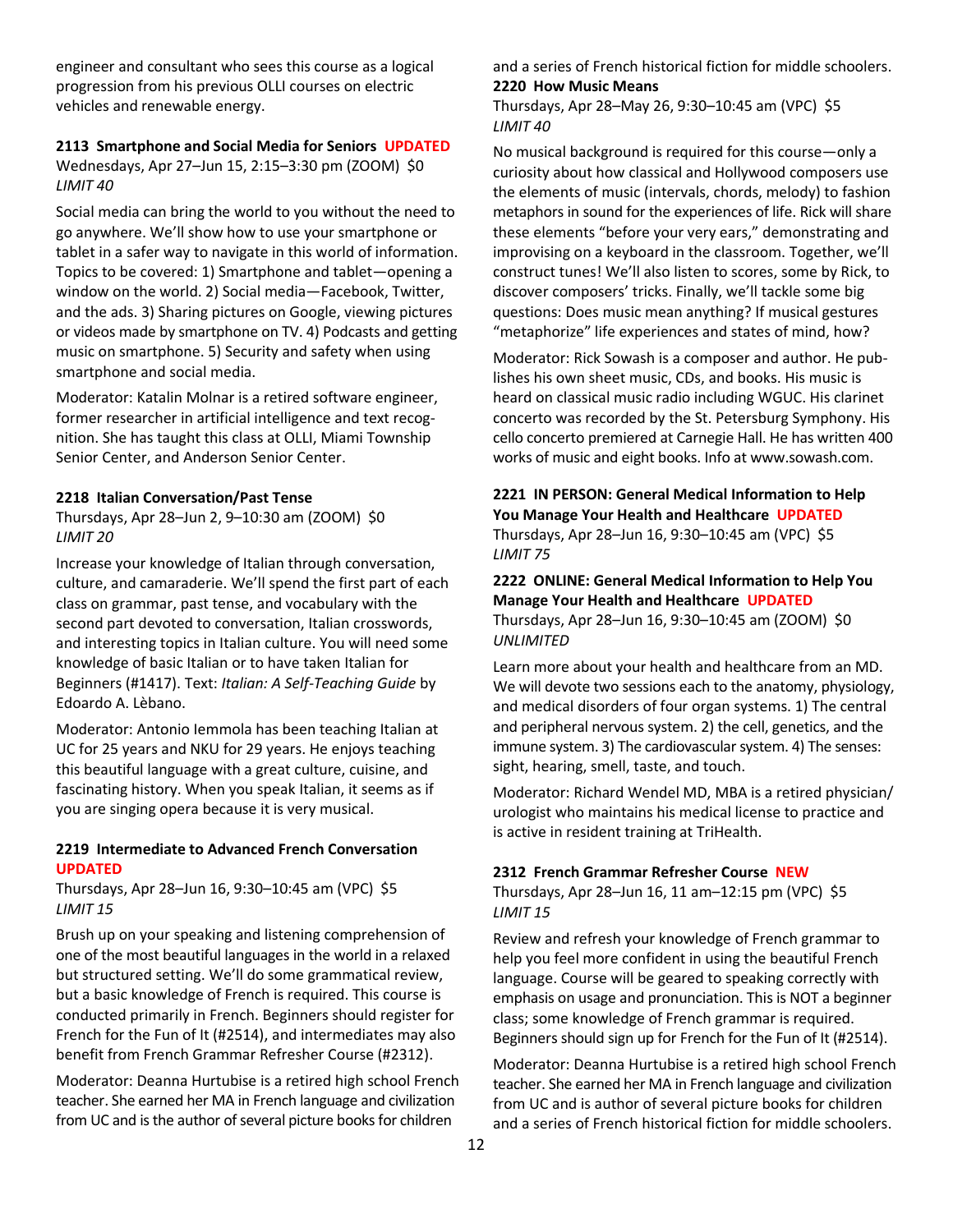# **2313 Discussion of Heather McGhee's Book "The Sum of Us" NEW**

Thursdays, Apr 28–Jun 2, 11 am–12:15 pm (VPC) \$5 *LIMIT 15*

*The Sum of Us: What Racism Costs Everyone and How We Can Prosper Together* by Heather McGhee is about the negative affects of racism on all aspects of American life political, economic, social, cultural, and religious. She realizes the main ill effects are for Black Americans but points out the many ill effects for all Americans. Let's discuss it together.

Moderator: Tim Leonard has taught courses on race and education at universities in Columbus, Chicago, and Cincinnati. He has also written many articles and made many presentations on White teachers in Black schools

# **2314 Writing for Children**

Thursdays, Apr 28–Jun 16, 11 am–12:15 pm (VPC) \$5 *LIMIT 10*

Do you want to be a child again, using your imagination and life experiences to write for children? Once written, would you like to send your fiction or nonfiction story to a publisher or hand it down to your grandchildren? Freestyle creative writing on an assigned topic in class, book reviews, lectures, and guest speakers will help you create a story that is suitable for children aged three through early teens. We'll also discuss marketing tools and pros and cons of self-publishing.

Moderator: Connie Trounstine is author of *The Worst Christmas Ever* and *The Phantom Five*, both chapter books for middle-grade students, and *Fingerprints on the Table*, a picture book about a table that has been in the White House since President Ulysses S. Grant.

#### **2315 Mah Jongg 101: Learn the Basics NEW**

Thursdays, Apr 28–Jun 16 (no class 5/19), 11 am–12:15 pm (VPC) \$5 *LIMIT 8*

We're going to have fun learning how to play mah jongg: to understand the tiles, game card, various hands, and strategies to win or at least play defensively. No gambling involved! You need to purchase the 2022 mah jongg card before the first class (NationalMahjonggLeague.org; large-print card advised) and read the material that will be sent in advance of the first class. It will make more sense as you learn to play. Suggested reading: *A Beginner's Guide to American Mah Jongg* by Elaine Sandberg.

Moderator: Jerri Roberts has been playing mah jongg weekly since she took her first class at OLLI several years ago. It's fun, frustrating, rewarding, and addictive, requiring some skill and lots of luck! And it's great for the little gray cells.

#### **2316 IN PERSON: For the Love of Music UPDATED**

Thursdays, Apr 28–Jun 16, 11 am–12:15 pm (VPC) \$5 *LIMIT 75*

**2317 ONLINE: For the Love of Music UPDATED**

Thursdays, Apr 28–Jun 16, 11 am–12:15 pm (ZOOM) \$0 *UNLIMITED*

We will sample excerpts and discuss forthcoming performances by Cincinnati Symphony Orchestra, Chamber Music Cincinnati, Linton Chamber Music, Cincinnati Ballet, and other Cincinnati musical organizations to explore great compositions. Contexts include performance practice and reception history, composers, and performers.

Moderators: Bob Zierolf is retired UC vice provost, dean of the Graduate School, and professor of music theory at CCM. Steve Winter is a retired GE engineer with no formal musical training who has enjoyed classical music for most of his adult life.

#### **2431 IN PERSON: Making a PowerPoint that Says Goodbye to Play at Your Memorial Service NEW**

Thursday, Apr 28, 12:45–2 pm (VPC) \$0 *LIMIT 75*

# **2432 ONLINE: Making a PowerPoint that Says Goodbye to Play at Your Memorial Service NEW**

Thursday, Apr 28, 12:45–2 pm (ZOOM) \$0 *UNLIMITED*

Retired educator and popular OLLI moderator Bruce Bowdon will discuss how to incorporate your talents and accomplishments, edit pictures of good times, and choose musical accompaniment so you can tell your family and friends how special they were to you. Bruce will share his Goodbye PowerPoint (a work in progress), discuss choices he made, and provide you with ideas of what you might include in your goodbye presentation. He will not teach to you to use PowerPoint. To learn to use PowerPoint, see #1418 Using Microsoft PowerPoint to Create Dynamic Presentations.

# **2433 IN PERSON: Let Us Tell You about Our Friends on Ohio Death Row NEW**

Thursday, May 5, 12:45–2 pm (VPC) \$0 *LIMIT 75*

# **2434 ONLINE: Let Us Tell You about Our Friends on Ohio Death Row NEW**

Thursday, May 5, 12:45–2 pm (ZOOM) \$0 *UNLIMITED*

As members of Ohioans to Stop Executions (OTSE), Mike Shryock, Sam Schloemer, and Diane Beeker have been visiting, writing letters to, and providing books and other things for people incarcerated on death row for many years. Come and hear their stories. OTSE is the only single-issue deathpenalty repeal organization in Ohio, representing millions of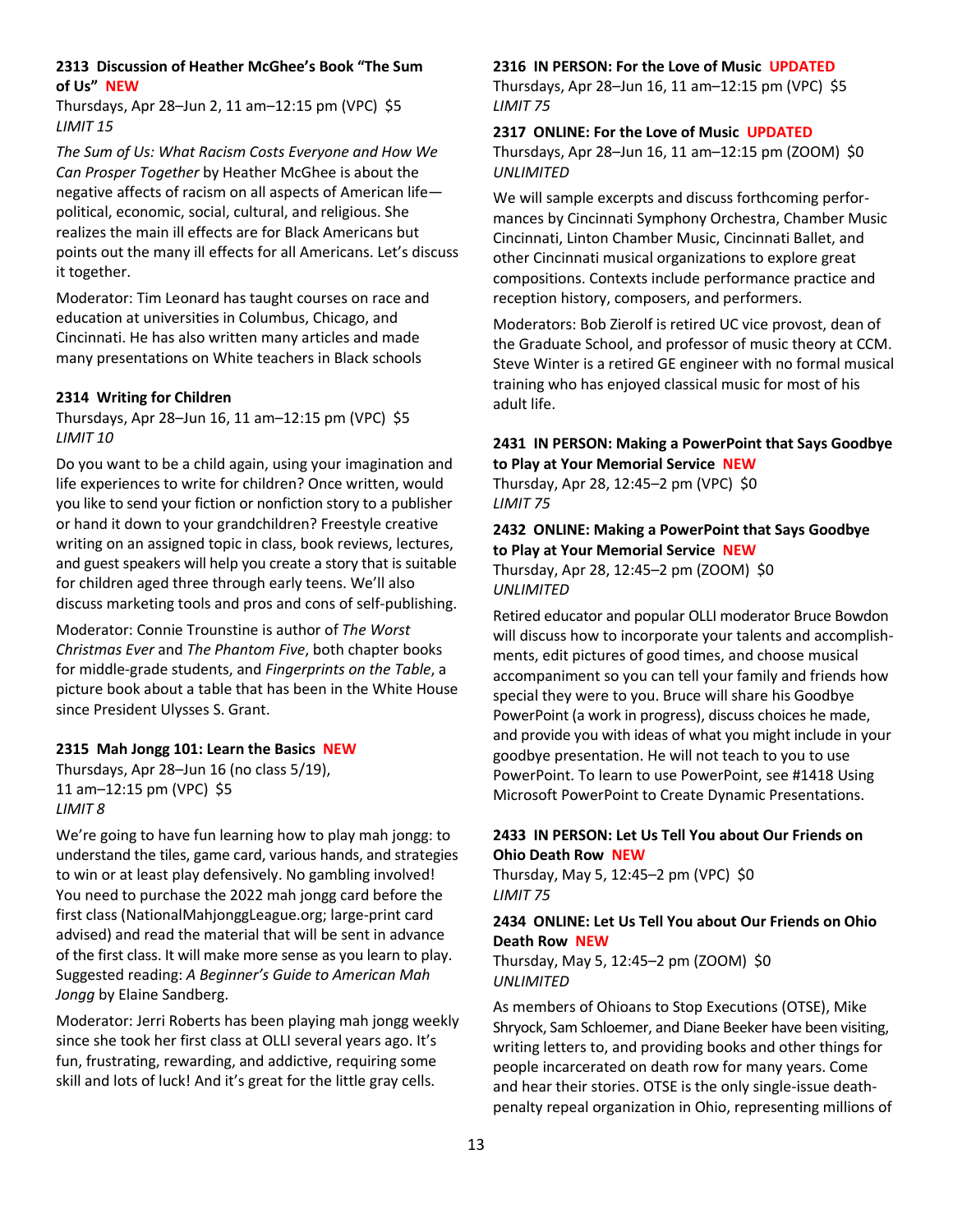Ohioans who oppose the death penalty and leading the campaign to abolish Ohio's capital punishment system.

#### **2435 IN PERSON: Newfoundland: The Orphan No One Wanted NEW**

Thursday, May 12, 12:45–2 pm (VPC) \$0 *LIMIT 75*

# **2436 ONLINE: Newfoundland: The Orphan No One Wanted NEW**

Thursday, May 12, 12:45–2 pm (ZOOM) \$0 *UNLIMITED*

Newfoundland officially joined Canada at midnight on March 31, 1949. However, there is a contentious backstory to how Newfoundland only reluctantly became a Canadian province. Presenter Doug MacCurdy is a veteran OLLI moderator and native Canadian with an interest in history.

# **2437 IN PERSON: UC Fine Art Collection NEW**

Thursday, May 19, 12:45–2 pm (VPC) \$0 *LIMIT 75*

# **2438 ONLINE: UC Fine Art Collection NEW**

Thursday, May 19, 12:45–2 pm (ZOOM) \$0 *UNLIMITED*

Join Aaron Cowan, Director of the University of Cincinnati Art Collection, Galleries, and Museum Studies, for a virtual tour of some of the paintings, drawings, sculpture, and prints that comprise this hidden gem. The Art Collection at UC is an important resource for the university, arts community, and scholars. Ranging from Greek and Roman antiquities to local icons and modern photography, the collection spans a wide array of cultures.

# **2439 IN PERSON: Outsmart the Scammers NEW**

Thursday, May 26, 12:45–2 pm (VPC) \$0 *LIMIT 75*

# **2440 ONLINE: Outsmart the Scammers NEW**

Thursday, May 26, 12:45–2 pm (ZOOM) \$0 *UNLIMITED*

Incidents of fraud are on the rise, and scammers' tactics are becoming more complex. Join Timothy Payne, a financial advisor with Edward Jones, to learn steps you can take to protect yourself and the ones you love. He'll share how to spot certain red flags that may indicate a fraudulent encounter and resources you can turn to in the event you or a loved one is targeted.

# **2441 IN PERSON: Look Back on the Changes in Healthcare**

# **during the Past 60 Years NEW**

Thursday, Jun 2, 12:45–2 pm (VPC) \$0 *LIMIT 75*

# **2442 ONLINE: Look Back on the Changes in Healthcare during the Past 60 Years NEW**

Thursday, Jun 2, 12:45–2 pm (ZOOM) \$0 *UNLIMITED*

Richard Wendel, MD, brings perspective to the vast changes that have occurred in healthcare and how we have arrived at this highly dysfunctional and expensive healthcare system in America. He was vice chairman of ChoiceCare during the years when this organization had a 35% market share in health insurance and brought managed care to Cincinnati. Like Dale Bradford, he saw the change from the inside.

# **2443 Be Your Best CEO (Chief Emotional Officer) of Your Brain and Body Wellness NEW**

Thursday, Jun 9, 12:45–2 pm (ZOOM) \$0 *UNLIMITED*

Brain expert Patricia Faust and yoga therapist/vibrant aging coach Sharon Byrnes invite you to fine-tune your ability to take charge. Take charge of your emotions now in order to compassionately act in your own best interest. In this presentation, you will learn how emotion drives behavior and what you can do about it.

# **2444 IN PERSON: Supreme Court 2021 Term Wrap Up NEW** Thursday, Jun 16, 12:45–2 pm (VPC) \$0

*LIMIT 75*

**2445 ONLINE: Supreme Court 2021 Term Wrap Up NEW** Thursday, Jun 16, 12:45–2 pm (ZOOM) \$0 *UNLIMITED*

UC Professor Emeritus Howard Tolley will follow up on his October class by reviewing the major issues decided or awaiting judgment by the US Supreme Court in the 2021 term that ended June 30. Bitterly contested cases on abortion, gun rights, the environment, voter suppression, affirmative action, religious liberty, and the establishment of religion have divided the six conservative Republican appointees and the three liberal Democratic appointees, occasionally joined by Chief Justice Roberts. In December, a bipartisan Presidential Commission failed to agree on recommended reforms.

# **CLASS LOCATION ABBREVIATIONS**

- ADI Adath Israel
- OHLL Ohio Living Llanfair
- VPC UC Victory Parkway Campus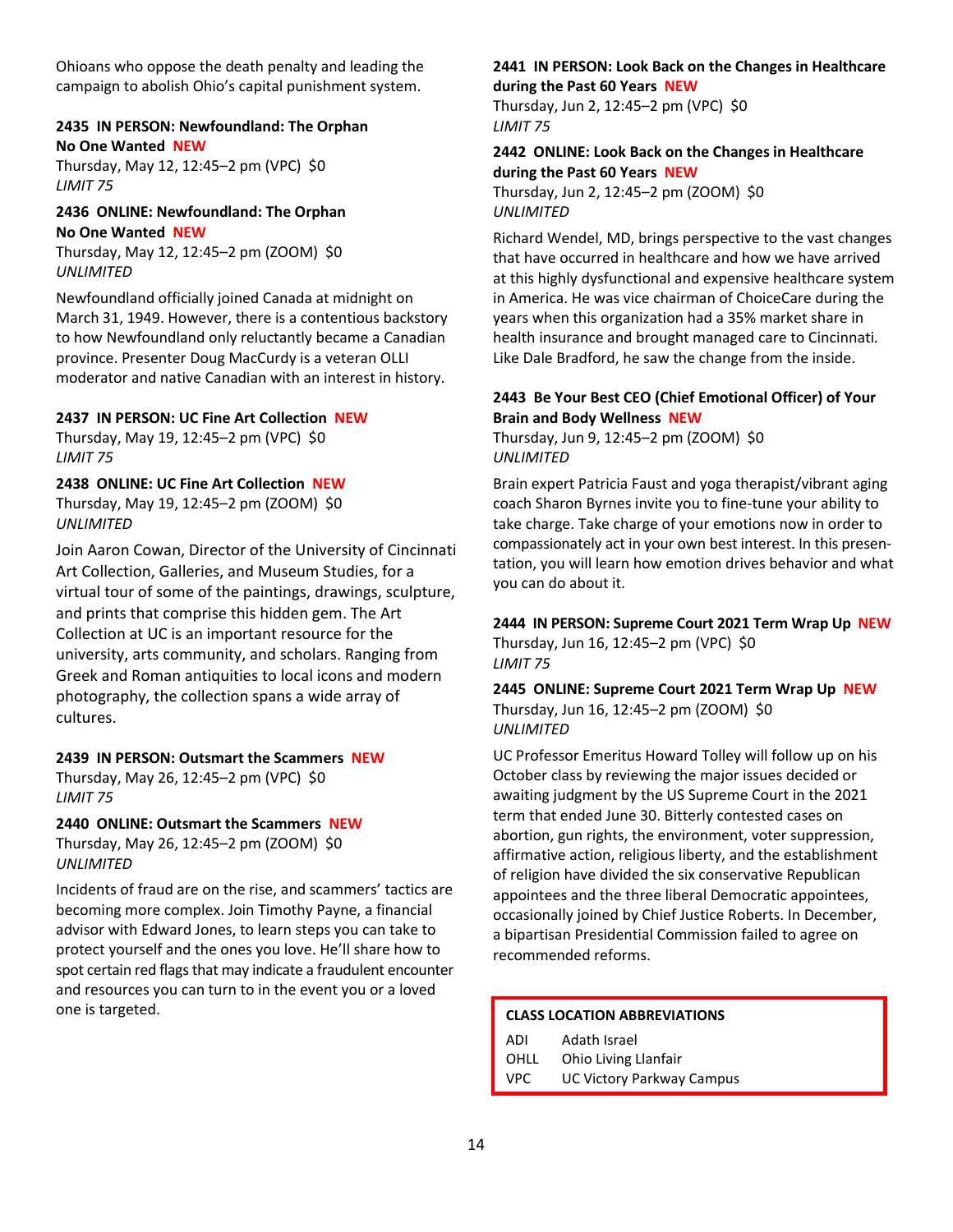#### **2446 Mah Jongg 101: Learn the Basics NEW**

Thursdays, Apr 28–Jun 16 (no class 5/19), 12:45–2 pm (VPC) \$5 *LIMIT 8*

We're going to have fun learning how to play mah jongg: to understand the tiles, game card, various hands, and strategies to win or at least play defensively. No gambling involved! You need to purchase the 2022 mah jongg card before the first class (NationalMahjonggLeague.org; large-print card advised) and read the material that will be sent in advance of the first class. It will make more sense as you learn to play. Suggested reading: *A Beginner's Guide to American Mah Jongg* by Elaine Sandberg.

Moderator: Jerri Roberts has been playing mah jongg weekly since she took her first class at OLLI several years ago. It's fun, frustrating, rewarding, and addictive, requiring some skill and lots of luck! And it's great for the little gray cells.

#### **2511 Vipassana Meditation Practice UPDATED**

Thursdays, Apr 28–Jun 16, 1:30–3:30 pm (VPC) \$5 *LIMIT 10*

The course is for those who have prior experience with the fundamentals of vipassana meditation practice. It is an opportunity to cultivate the Buddha's way of liberation through the practice of ethics, meditation, and insight. More technical explanations concerning the practice procedures will be introduced. The session starts with a short chanting and follows by the walking and sitting practices. Thorough discussion about the practice experiences will follow. The session is concluded with an extended loving-kindness observation. Each class meets for two hours.

Moderator: Manit Vichitchot has been practicing vipassana meditation on a consistent basis since January 2009. Since then, he has participated in numerous intensive vipassana meditation retreats in Thailand.

# **2512 Effective Decision-Making: Powering Your Life in Our New Reality UPDATED**

Thursdays, Apr 28–Jun 16, 2:15–3:30 pm (VPC) \$5 *LIMIT 25*

We live in an interconnected world of turbulence, unprecedented challenges, and meaningfully significant opportunities. This course provides a way to adapt to this new reality: learn how to overcome reality distortion, cognitive biases, disinformation, and misinformation. How do we apply a lifelong process to remove the barriers to achieve what we need to confront obstacles? How do we become radically open-minded, transparent, and resilient? How do we understand ourselves and others through compassion and emotional intelligence? How do we use creative and critical thinking to become more effective decision-makers?

Moderator: Ralph Brueggemann, MBA, MEd, is an adjunct professor at the UC College of Engineering and Applied

Science. He has experience in independent consulting as well as in national and international corporations managing and developing commercial technology products.

# **2513 McCarthy and HUAC v. the Film Industry and the Army: US Constitution on Trial UPDATED**

Thursdays, Apr 28–Jun 16, 2:15–4:15 pm (VPC) \$5 *LIMIT 20*

Explore the history of Congressional investigations of Communist infiltration in the film industry and the Army, influence of Jewish ownership within the film industry, impact on the Eisenhower administration, and damage inflicted on actors, screenwriters, directors, and producers. Film, news clips and movie posters of the era will illuminate if there is a link between that post-war era (1947–60) and the present where signs of recurring guilt by association and authoritarian rule loom. Are we allowing history to repeat itself?

Moderator: James K. L. Lawrence, BA, JD, OSU; practicing mediator; retired labor and employment lawyer at Frost Brown Todd for 44 years; adjunct professor of negotiation and dispute resolution at Moritz College of Law at OSU, Straus Institute for Dispute Resolution at Pepperdine Univ., and UC College of Law.

#### **2514 French for the Fun of It**

Thursdays, Apr 28–May 26, 2:15–3:30 pm (VPC) \$5 *LIMIT 10*

Through colorful resources like toys, dioramas, sleight-ofhand tricks, funny hats, mystery objects, etc., you will learn basic French. Via lively humorous anecdotes, Rick will share his knowledge of the culture and history of France, the land of his ancestors, which he has visited many times. You will "repeat after me," learning to pronounce French words and phrases. Through impromptu, guided dialogues, you will learn how to politely ask for directions, check into "un hôtel," order "un café et un croissant," and locate "les toilets" (an important skill!).

Moderator: Rick Sowash is a classical composer and the author of eight books. He publishes his own sheet music, books, and CDs. For six years, he taught high school French at Leaves of Learning, a Cincinnati alternative school. He and Jo, his wife of 49 years, love France and French culture. More info at www.sowash.com.

#### **CLASS LOCATION ABBREVIATIONS**

ADI Adath Israel OHLL Ohio Living Llanfair VPC UC Victory Parkway Campus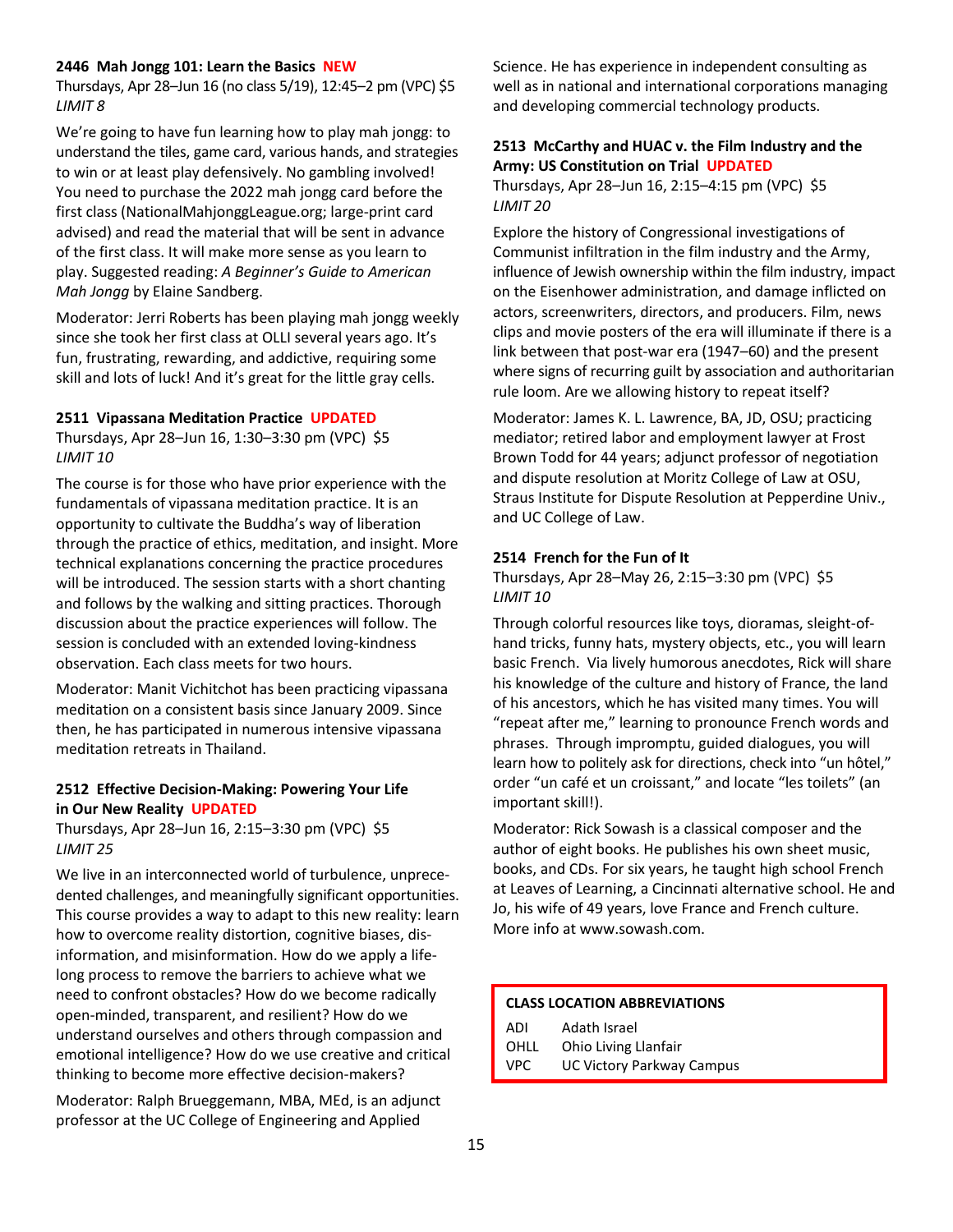#### **2515 Three Shakespeare Plays UPDATED**

Thursdays, Apr 28–Jun 16, 2:15–3:30 pm (ZOOM) \$0 *LIMIT 35*

*Henry V, King Lear*, and *Much Ado About Nothing*. A history play, a great tragedy, and a comedy! The first week will be a discussion about Shakespeare and the texts of the play. Join in and enjoy!

Moderator: John Briggs has moderated numerous literature courses and holds advanced degrees in literature.

#### **2703 "Olders" or Elders? NEW**

Fridays, Apr 29–Jun 17, 11 am–12:15 pm (ZOOM) \$0 *LIMIT 24*

In today's world, people get older and older but do not necessarily become wiser. Author and scholar Michael Meade differentiates between "olders" and elders: "The olders live longer and longer, but not necessarily to the benefit of themselves or other people." So what does it mean to be an elder? Is it important, or does it even matter? Can we choose to become elders rather than just becoming older? Join us for an interesting exploration and discussion based on readings, poems, movies, and a fairytale or two. This class is also offered in person (#1624).

Moderator: Rick Warm would like to be an elder one day. He leads discussion groups and workshops on the topics of eldership, wisdom, and mature spirituality. He is director of the Center for Wisdom and Leadership.

#### **2704 Managing Stress in Stressful Times NEW**

Fridays, May 27–Jun 3, 11 am–12:15 pm (ZOOM) \$0 *LIMIT 24*

We live in stressful times—international conflicts, street violence, political chaos, environmental threats, and COVID-19, which restricts us from many enriching social interactions. Over four weeks, we will explore how we might better cope with the unavoidable stressors of daily life. The first two classes will deal with the cognitive aspects and how we can change or reshape the "ways we think" to avoid triggering the stress response. In the last two classes, we will practice some exercises that help with the physiological aspects of stress such as anxiety, depression, and insomnia.

Moderator: Don Maloney taught psychology, philosophy and religion for Univ. of Maryland at US military bases in Europe and Asia. He has also taught at several stateside universities, most recently XU. After receiving his master's from Gonzaga Univ., he did post-graduate study at Boston College and at universities in France and Germany. He was previously an OLLI instructor in Denver.

#### **2816 Historically Themed Bicycle Rides NEW**

Fridays, Apr 29–Jun 17 (no class 5/13, 5/27, 6/3), 1–5 pm (VPC) \$5 *LIMIT 20*

The authors of *Bicycling through Paradise* and the head of Queen City Bike will lead five sessions of historically themed bike rides, each 10 to 15 miles, traveling at an easy pace. The rides will all start at UC Victory Parkway Campus and travel to other neighborhoods. Discussions will focus on historic architecture, visionary past leaders, gender and racial history, and environmental change. Bring your own bike, or a Red Bike rental can be arranged. Please be prepared to pay small admission charges at various stops.

Moderators: Joe Humpert is head of the advocacy organization Queen City Bike. Kathleen Smythe is a professor of history at XU and author of several books with a focus on sustainability. Chris Hanlin is an architect and longtime cyclist. Kathleen and Chris are the authors of the new book *Bicycling through Paradise: Historical Tours around Cincinnati.*

#### **2817 Great Decisions: Outer Space NEW**

Friday, May 13, 1–3 pm (VPC)  $$0$ *LIMIT 75*

The launch of Sputnik I in October 1957 marked the beginning of the space era and of the space race between the US and the Soviet Union. In the 21st century, there are many more participants in space, including such countries as India and China and commercial companies such as SpaceX. How will the US fare in a crowded outer space? This video and discussion are presented by the World Affairs Council of Cincinnati and Northern Kentucky in partnership with the Foreign Policy Association.

Moderators: Pat Niskodé, PhD, adjunct professor, Miami Univ. Richard Lauf, PhD (board member), Michelle Harpenau (Executive Director), and Erika Lundstedt (Global Education Manager), World Affairs Council.

#### **2818 Fast Food Fifties NEW**

Friday, May 20, 1–3 pm (ZOOM) \$0 *UNLIMITED*

The 1950s were marked by the post–World War II boom, dawn of the Cold War, and Civil Rights movement in the US. The baby boom and suburban boom went hand in hand. The prosperity of the 1950s helped to create a widespread sense of stability, contentment, and consensus in the US. The 1950s were full of poodle skirts, greasers, and some amazing food. Take a trip down memory lane with recipes for 1950s food.

Moderator: Chef Larry P. Canepa is a Certified Culinary Educator and Le Cordon Bleu Chef, author, researcher, food historian, and lecturer of culinary topics. He has a dynamic, innovative, and engaging style that incorporates food history, culinary arts, education, and 'food-tainment' into every class and event.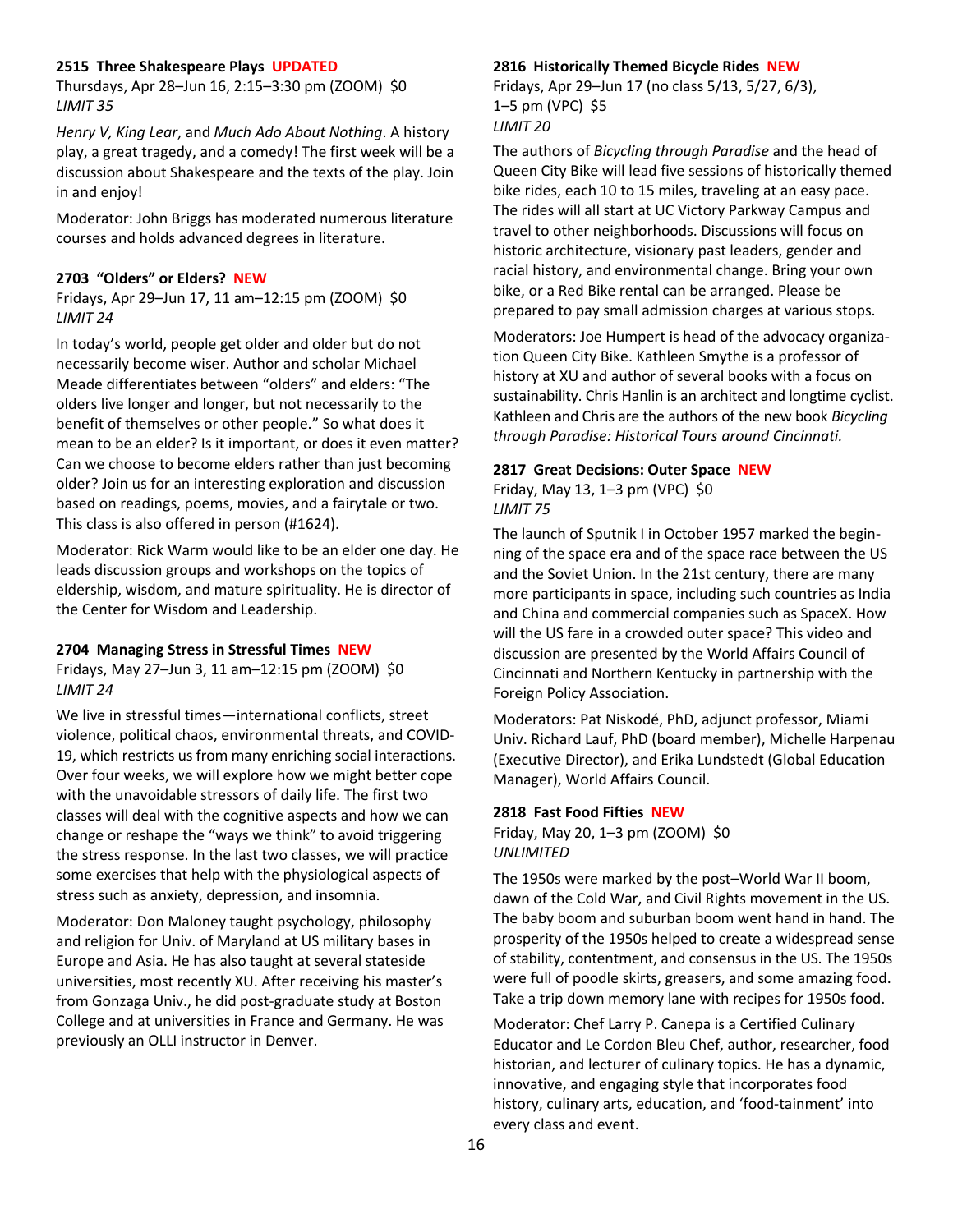# **2819 America the Beautiful: Fifty States, Fifty Tastes NEW**

Friday, May 27, 1–3 pm (ZOOM) \$0 *UNLIMITED*

Take a road trip across our great country and explore the cities, mottos, monuments, points-of-interest, people, culture, and food history of every single state. From rocky Maine to sunny California, from Florida to the lush, green Pacific Northwest, we'll explore all the delicious, unique flavors of the US. There are 50 signature dishes and stories to be told and tasted (virtually), so bring your road map, roll down the car windows, and pack your appetite for a "sea to shining sea, purple mountain majesties, amber waves of grain" food adventure.

Moderator: Chef Larry P. Canepa is a Certified Culinary Educator and Le Cordon Bleu Chef, author, researcher, food historian, and lecturer of culinary topics. He has a dynamic, innovative, and engaging style that incorporates food history, culinary arts, education, and 'food-tainment' into every class and event.

# **2820 What the Biblical Prophets Are Saying NEW**

Friday, Jun 10, 1–3 pm (VPC) \$0 *LIMIT 75*

From Isaiah to Malachi, the amazing biblical prophets had a message to give. These messages were for ancient times as well as for today, and we'll cover each one in a very brief survey.

Moderator: Linda Faddis, Institute of Jewish and Christian Studies; independent research at Hebrew Union College; two years at Miami Univ.; attended many biblical studies.

# **2821 History and the Literature: "Hamnet" NEW**

Friday, Jun 17, 1–3 pm (VPC) \$0

# *LIMIT 50*

Historical novels tell interesting stories about a time and its people, requiring authors to do extensive research so their writing accurately reflects the history. Using *Hamnet* by Maggie O'Farrell as the launching point, this class will offer a one-hour look at the history of England in the time of Shakespeare. We will continue with a discussion of the novel as contemporary literature. Readers and history buffs welcome! Participants should read *Hamnet* before class

Moderators: Stan and Diane Henderson are avid readers. Stan reads history, Diane reads fiction. In other lives, they would have been history and literature professors. Now they team up to share their passions with us. Pre-retirement, Stan was the Vice Chancellor for Enrollment Management and Student Life at the Univ. of Michigan-Dearborn, and Diane was an educational program planner and consultant.

# **3104 Greatest Photographs of All Time UPDATED**

Mondays, Apr 25–Jun 13 (no class 5/30, 6/6), 11 am–12:15 pm (ADI) \$5 *LIMIT 27*

We will review the greatest photo selections presented by Time and Life magazines, the Newspaper Museum in Washington, DC, and several internet sites to aid in creating a library of the greatest photos of all time. We'll discuss the story behind each. You will offer suggestions and critiques to help establish our final selections. These photos are inspiring, emotional, dramatic, riveting, and even terrifying. We will consider images of sports, animals, art, sunrises and sunsets, land and seascapes, babies and children, wonders of the world, and much more.

Moderator: Neal Jeffries has a lifelong interest in photography, so he wants to identify the very best photos in the world. And he wants to know which ones you like best, so we will consider photos you submit. It's fun, and also there's a lot of emotion in these dramatic photographs.

# **3105 Lesser Known Generals of the Civil War NEW**

Mondays, Apr 25–Jun 13 (no class 5/30, 6/6), 11 am–12:15 pm (ADI) \$5 *LIMIT 23*

We know Grant, Lee, Jackson, and Sherman, but how many of us have heard of General Ewell or Joshua Chamberlai?. Some changed loyalties, but there are also a few who are just a footnote in history yet should be more well known. Come hear about them and become more informed about the lesser-known, but notable, leaders of the Civil War

Moderator: Deb Price is a retired educator who loves history of all sorts.

# **3106 Mound Builders of Ohio NEW**

Mondays, Apr 25–Jun 13 (no class 5/30, 6/6), 11 am–12:15 pm (ADI) \$5 *LIMIT 40*

Join us to study the life and times of the mound builders of Ohio, their earthworks, and their spiritual relationship to the earth. Who were these indigenous people, and why did they construct such sites as Serpent Mound in what is now Adams County? We will use PowerPoint, DVDs, and field trips on this journey of discovery.

Moderator: Jim Slouffman has been an artist and educator for 40+ years. He received his BFA from Wright State Univ. in 1972 and his MFA from UC in 1976. He is a member of the Greater Cincinnati Friends of Jung Committee where he has presented on a variety of subjects.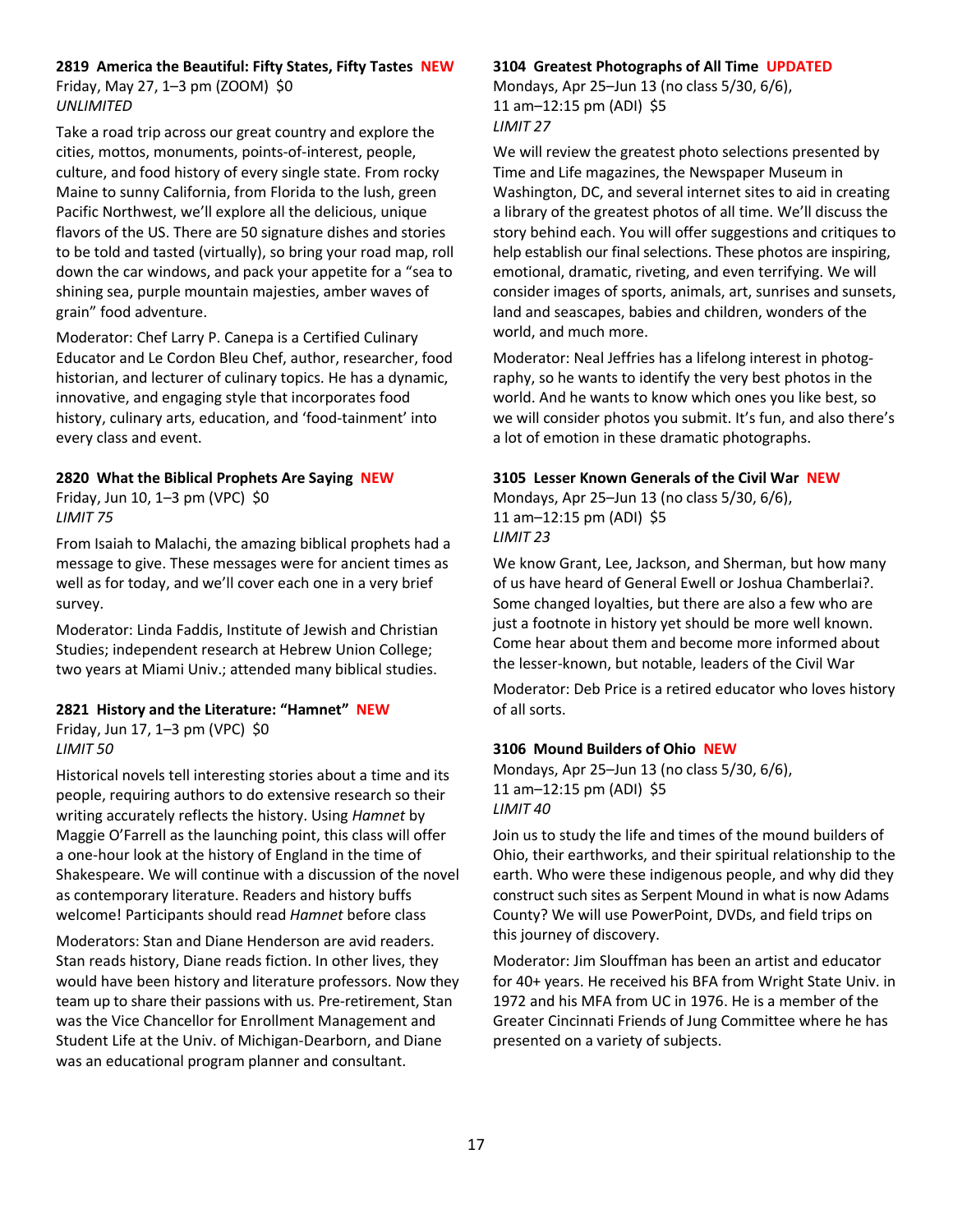# **3505 Enjoyment of Singing UPDATED**

Tuesdays, Apr 26–Jun 14, 11 am–12:15 pm (ADI) \$5 *LIMIT 25*

We will learn nine songs taken from musicals, popular and folk songs, and foreign language favorites. There will be instruction on vocal technique as well. A recital and party end the term.

Moderator: Elizabeth Dodd taught private voice, singer's diction, and vocal pedagogy at the Univ. of Tulsa and Univ. of Evansville for a total of 26 years.

# **3506 Shakespeare's Sonnets: Tales of the Poet, Fair Youth, and Dark Lady NEW**

Tuesdays, Apr 26–Jun 14, 11 am–12:15 pm (ADI) \$5 *LIMIT 27*

Shakespeare's sonnets are much more than flowery love poetry. Taken together, the 154 sonnets tell stories of love and lust, love triangles and betrayal, insecurity and selfdoubt, and angst over the years slipping away. We will view recordings of masterful actors reading the poems and read some aloud ourselves. "Translations" of the sonnets into plain English will be provided. Historical context and what the sonnets might reveal about the poet himself will be emphasized.

Moderator: Bill Park has a background as a mental health service provider and teacher. He has had a lifelong interest in the works of Shakespeare and how the Bard gives us insight into human behavior and emotions.

# **3507 DNA: From the Basics to the Esoteric on the Stuff of Life NEW**

Tuesdays, Apr 26–Jun 14, 11 am–12:15 pm (ADI) \$5 *LIMIT 23*

DNA is the blueprint (instructions) for all living organisms. It is what parents pass on to offspring. We will explore the history of the discovery of DNA, how DNA encodes genetic information at the molecular level, how mutations in DNA lead to changes in a species, genetic diseases, and how altering DNA via genetic engineering is changing medicine. Medical ethics around molecular medicine will be a center of discussion.

Moderator: Douglas Burks was professor of biology at Wilmington College, a small liberal arts school, for 38 years. He taught both biology majors and general education courses for non-majors. His interests are molecular biology/genetics, evolution, and bioethics. He has a BA in biology from Earlham College and a PhD in biology from Case Western Reserve Univ.

# **3609 Keystone Species NEW**

Tuesday, Apr 26, 12:45–2 pm (ADI) \$0 *LIMIT 50*

You know how frustrating it is to lose your keys and how all is right when you find them again. All ecosystems have key species that control the balance of flora and fauna. Jack Berninger will introduce us to some examples of the keystone species that are restoring several ecosystems to a natural equilibrium. A retired biology teacher who still enjoys teaching, Jack is a long-time presenter for OLLI.

# **3610 Let's Correct Our Criminal Justice System NEW**

Tuesday, May 3, 12:45–2 pm (ADI) \$0 *LIMIT 50*

Many people believe that our criminal justice system needs a major overhaul. We will discuss topics such as restorative justice, treatment, prevention, and support after incarceration. Come with your own solutions, and let's talk. Presenter Mike Shryock is a retired social worker with experience working with currently and formerly incarcerated individuals.

# **3611 Nine Months in an RV**

Tuesday, May 10, 12:45–2 pm (ADI) \$0 *LIMIT 50*

With no prior experience, Chris Klein and Greg Smith purchased an RV and spent nine months travelling the US. In this educational—and sometimes amusing—presentation, Chris shares the good, the bad, and the ugly! Hear highlights about the 62 different places they stayed (including rest areas and a Walmart parking lot). You might be inspired to plan your own trip.

# **3612 Astrophysics 101: Getting to Know the Universe We Live In NEW**

Tuesday, May 17, 12:45–2 pm (ADI) \$0 *LIMIT 50*

Kenneth Knight will present a brief introductory course about current theories on the creation of the universe all the way through the creation of our galaxy, solar system, and planet. He will introduce current theories on the evolution of our universe all the way to a possible final ending. Ken has been interested in astronomy since he was a teen and looks forward to sharing that interest with you.

# **CLASS LOCATION ABBREVIATIONS**

| ADI  | Adath Israel              |
|------|---------------------------|
| OHLL | Ohio Living Llanfair      |
| VPC. | UC Victory Parkway Campus |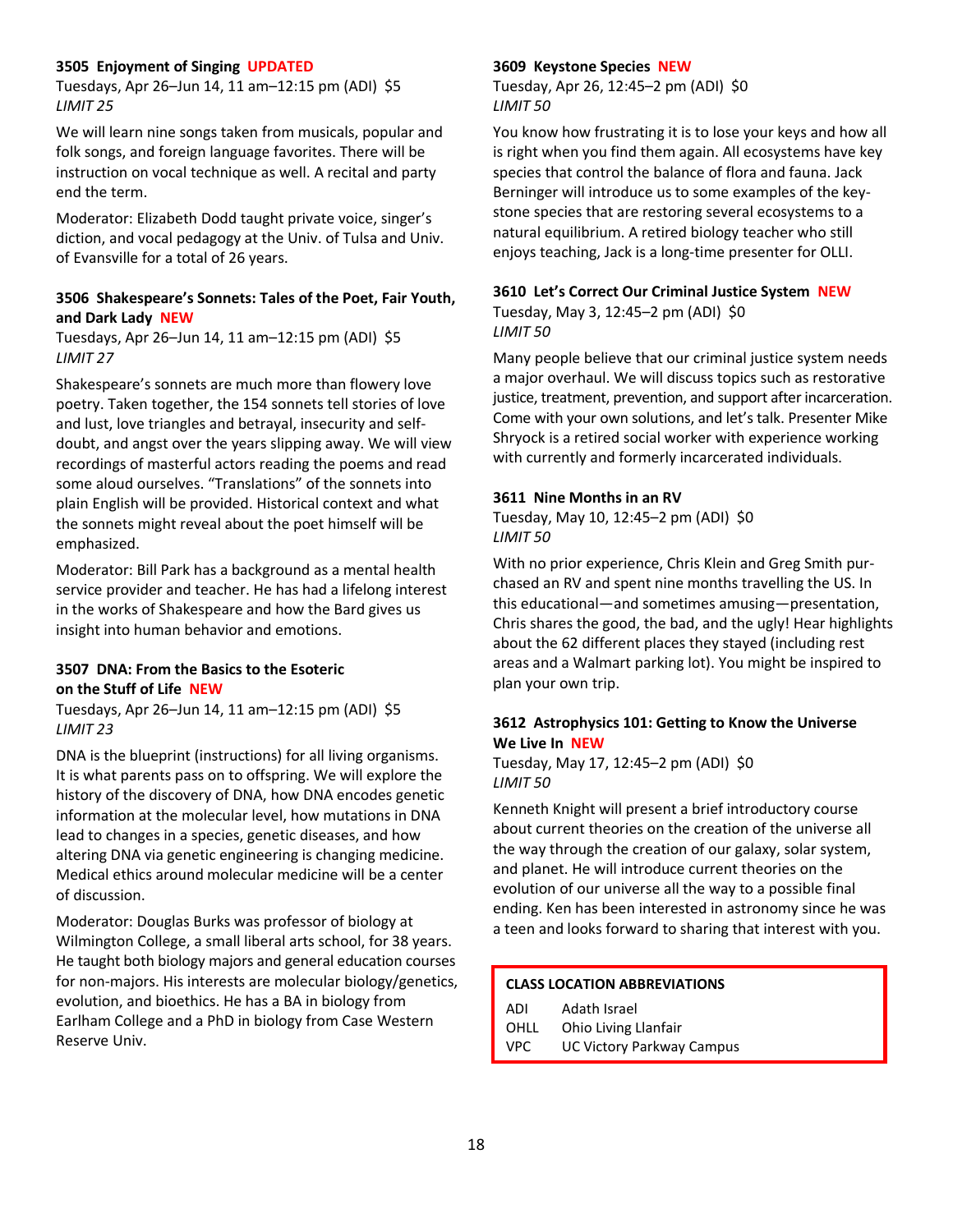# **3613 Applications of Nuclear Energy to Electricity and Batteries UPDATED**

Tuesday, May 24, 12:45–2 pm (ADI) \$0 *LIMIT 50*

Carl Bishop will present the application of four elements for use in nuclear reactors, nuclear batteries, and nuclear bombs: uranium, thorium, plutonium, and polonium. A retired chemist who spent 32 years in the nuclear industry. Carl also taught chemistry and math part-time at Miami University-Hamilton for 17 years.

# **3614 Retired and Senior Volunteer Program**

Tuesday, May 31, 12:45–2 pm (ADI) \$0 *LIMIT 50*

AmeriCorps Retired & Senior Volunteer Program (RSVP) is a volunteer program that matches volunteers ages 55+ with nonprofits in their community that either need or rely on volunteers to be able to provide their services. Funded through the Corporation for National and Community Service, RSVP is one of the largest volunteer networks in the nation for people age 55+. RSVP Manager Gretchen Eagle will give an overview of the program and tell you how you can get involved in making your community a better place.

# **3615 Tour Adath Israel Synagogue**

Tuesday, Jun 7, 12:45–2 pm (ADI) \$0 *LIMIT 20*

Tour beautiful Adath Israel synagogue and learn about the rituals, holidays, and unique artifacts with longtime Adath Israel Synagogue volunteer Jo-Ann Casuto. View the stained glass windows depicting the seven days of creation, and learn about the Torah.

# **3616 Medicare 101 UPDATED**

Tuesday, Jun 14, 12:45–2 pm (ADI) \$0 *LIMIT 50*

This program provides a brief educational overview of the federal Medicare program. We will discuss Parts A, B, C, and D as well as Medicare supplements. You will leave with a better understanding of how the programs work and what their limitations are. Jonathan Wallace is a full-time insurance broker who specializes in Medicare. With over 10 years in the field he has a good understanding of the programs and a passion for educating people about them.

| ADI  | Adath Israel              |
|------|---------------------------|
| OHLL | Ohio Living Llanfair      |
| VPC. | UC Victory Parkway Campus |

# **3701 Books and Food: A Delicious Combination NEW**

Tuesdays, Apr 26–Jun 14, 2:15–3:30 pm (ADI) \$5 *LIMIT 13*

If you love food and you love books—and who doesn't—join us to dig into books about food. From Julia Child to Stanley Tucci, from comfort foods like pasta to mood enhancers like chocolate, let's titillate our taste buds and feed our minds together. We will begin with *The Hundred-Foot Journey* by Richard C. Morais and travel from there.

Moderator: Deb Price has moderated innumerable, popular OLLI courses and presentations on themes as diverse as history, cooking, eating out, gardening, and literature. Share her enthusiasm for novels with a culinary theme.

# **3702 Smartphone and Social Media for Seniors UPDATED**

Tuesdays, Apr 26–Jun 14, 2:15–3:30 pm (ADI) \$5 *LIMIT 23*

Social media can bring the world to you without the need to go anywhere. We'll show how to use your smartphone or tablet in a safer way to navigate in this world of information. Topics to be covered: 1) Smartphone and tablet—opening a window on the world. 2) Social media—Facebook, Twitter, and the ads. 3) Sharing pictures on Google, viewing pictures or videos made by smartphone on TV. 4) Podcasts and getting music on smartphone. 5) Security and safety when using smartphone and social media.

Moderator: Katalin Molnar is a retired software engineer, former researcher in artificial intelligence and text recognition. She has taught this class at OLLI, Miami Township Senior Center, and Anderson Senior Center.

# **3703 Glaciers, Earthquakes, and the Formation of Mountains UPDATED**

Tuesdays, Apr 26–Jun 14, 2:15–3:30 pm (ADI) \$5 *LIMIT 27*

We will begin with how the glaciers helped form the Ohio River in our area, then go to Kentucky to see how limestone helps form the bones of horses and forms stalactites in Mammoth Cave, as well as Karst topography in Vietnam. Then on to how/where earthquakes occur as well as the destruction they cause, including tsunamis. We will conclude with the formation of mountains, ending with the formation of the Appalachian Mountains. We will be aided in the presentation by some videos from the Great Courses.

Moderator: Richard Longshore, MD, is a graduate of XU and Univ. of Louisville College of Medicine. He is NOT a geologist **CLASS LOCATION ABBREVIATIONS CLASS LOCATION ABBREVIATIONS** *CLASS LOCATION ABBREVIATIONS*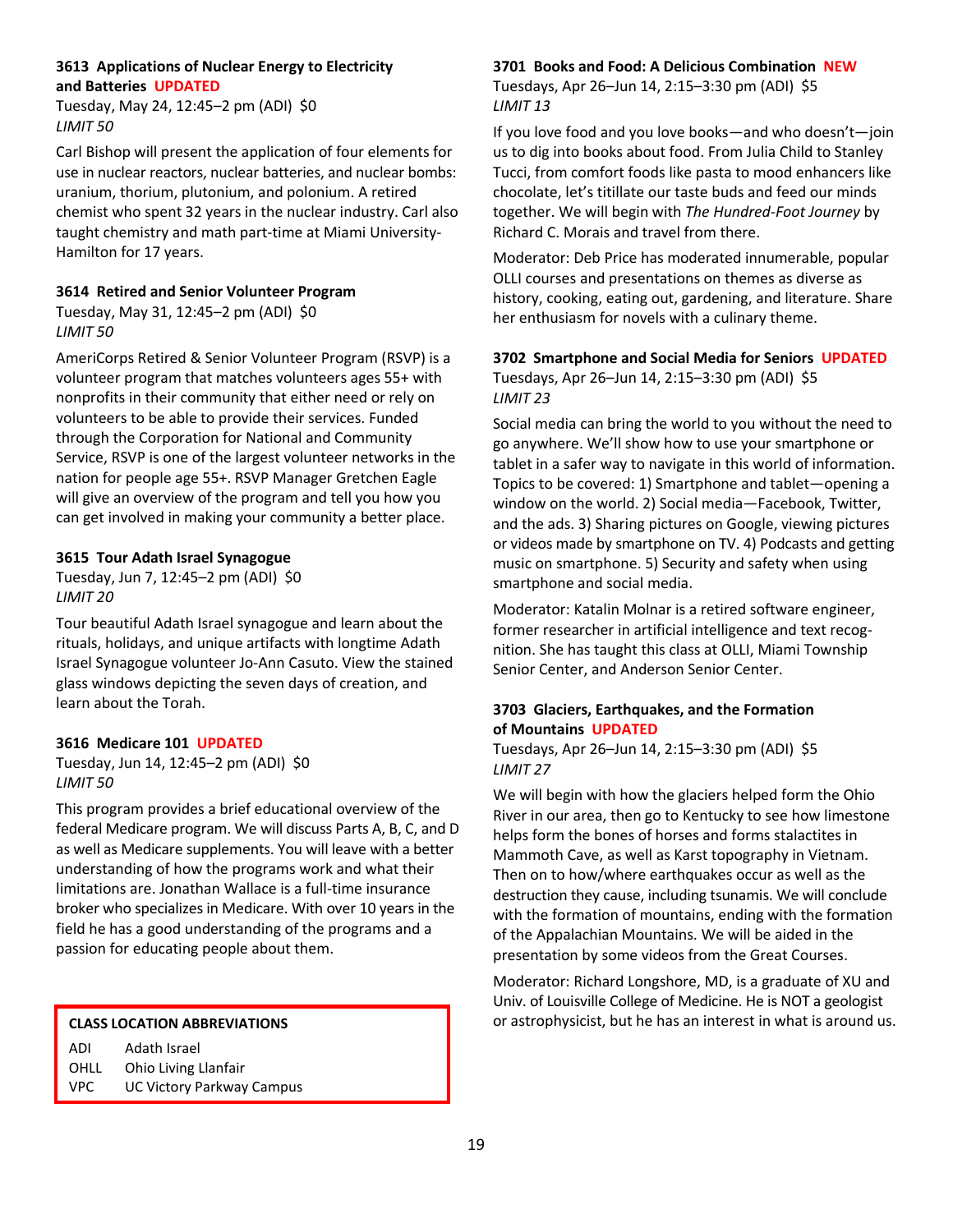# **3904 Let's Dance: Music to Put Swing in Your Step and Joy in Your Heart NEW**

Thursdays, Apr 28–Jun 16, 11 am–12:15 pm (ADI) \$5 *LIMIT 27*

Radio gave us our primary means of news and entertainment from the 1920s to the 1950s. The most popular kind of music on the radio back then included big band and swing music and tunes from the Great American Songbook. We'll explore, discuss, listen to, and enjoy those kinds of music. Leading the discussion will be Chuck Black, host of the "Let's Dance" radio show heard locally each week on 88.3 WMKV and 89.9 WLHS-FM. Join him to learn about music from the golden age of radio.

Moderator: Chuck Black has 12 years' experience as a broadcaster on Cincinnati radio. He is also a lifelong folk musician, music researcher and historian, founder of SongFarmers of Milford, and member of an old-time country string band. In 1964, he met Peter, Paul, and Mary live and face-to-face but remains bummed that he never got to meet Bob Wills.

# **3905 Radiance of the Mystics: Thomas Merton NEW**

Thursdays, Apr 28–Jun 16, 11 am–12:15 pm (ADI) \$5 *LIMIT 40*

Get an introduction to the life and works of Thomas Merton, a modern-day mystic. We will explore his unorthodox approach to mysticism through a variety of media and learning experiences. This exploration will provide you with a greater understanding of the mystic's deep inner life and God realization. We will use PowerPoint, DVDs, guest speakers, and field trips to cover the course material.

Moderator: Jim Slouffman has been an artist and educator for 40+ years. He received his BFA from Wright State Univ. and MFA from UC. He is a member of the Greater Cincinnati Friends of Jung Committee where he has presented on a variety of subjects.

# **3906 Wealth Preservation in Volatile Times UPDATED**

Thursdays, Apr 28–Jun 16, 11 am–12:15 pm (ADI) \$5 *LIMIT 23*

Get help to navigate the investment universe in today's volatile times. We will discuss how to increase income in a low interest rate economy as well as preserving and protecting savings and investments. We will also discuss how a challenging economic environment will impact the markets and our investments. We'll learn how to distinguish between "good" and "bad" investments. Estate and retirement account protection strategies will also be covered.

Moderator: Edward Apfel is First Vice President and Financial Planning Specialist at Morgan Stanley with 26+ years of experience. He received his bachelor's degree from UC.

# **4001 History of Positive Magic NEW**

Thursdays, Apr 28–Jun 16, 12:45–2 pm (ADI) \$5 *LIMIT 40*

Magic is as old as humankind. It ranges from controlling ancient spirits all the way to today's efforts to apply beliefs, rituals, or actions to try to manipulate and change natural or supernatural beings and forces. We will review its history from the time of early humans to today by discussing a different type of magic each week: 1) Divination. 2) Astrology. 3) Incantations. 4) Alchemy. 5) Sorcery. 6) Spirit mediation. 7) Acts of conjuring. 8) Sleight of hand for entertainment.

Moderator: Howie Baum (BS in industrial design, AS in mechanical engineering) worked as a mechanical and industrial engineer at companies in Cincinnati and Dayton doing product and process design. He taught part-time for 36 years at four universities and colleges. He is also an amateur magician.

# **4002 1,001 Looks at Snow White and the Seven Dwarfs NEW**

Thursdays, Apr 28–Jun 16, 12:45–2 pm (ADI) \$5 *LIMIT 23*

Let's dig into the tale of Snow White once again using multiple perspectives and maybe forging new ones. We will use Carl Jung and Jungians; Maria Tatar, German language scholar and author of *The Classic Fairy Tales* (Norton Critical Edition); the rich SurLaLune Annotated Fairytales website; and clips from Walt Disney's 1937 masterpiece. We'll read several versions of the tale from different cultures. We'll go backward with some history on folklore and folklorists and forward with re-scriptings and critiques. Let's have a lively discussion to open up our experience of this age-old tale.

Moderator: Mary Marx taught English classes on myth and folktales at Chatfield College. She holds master's degrees from UC and Pacifica Graduate Institute. Member of Greater Cincinnati Friends of Jung and Jung Association of Central Ohio. Past moderator of Myth and Symbols in Mary Renault's *The King Must Die*, and Seamus Heaney's *Sweeney Astray* (with Robert Shanklin).

# **5017 IN PERSON: Biotechnology and the Search for COVID Therapies NEW**

Wednesday, Apr 27, 9:30 am–12 pm (VPC) \$0 *LIMIT 75*

# **5018 ONLINE: Biotechnology and the Search for COVID Therapies NEW**

Wednesday, Apr 27, 9:30 am–12 pm (ZOOM) \$0 *UNLIMITED*

Sars-CoV-2 is a highly transmissible virus responsible for the current worldwide pandemic. While there are indications that a plateau in the number of cases has been reached, it is still a threat throughout the world. Although there is at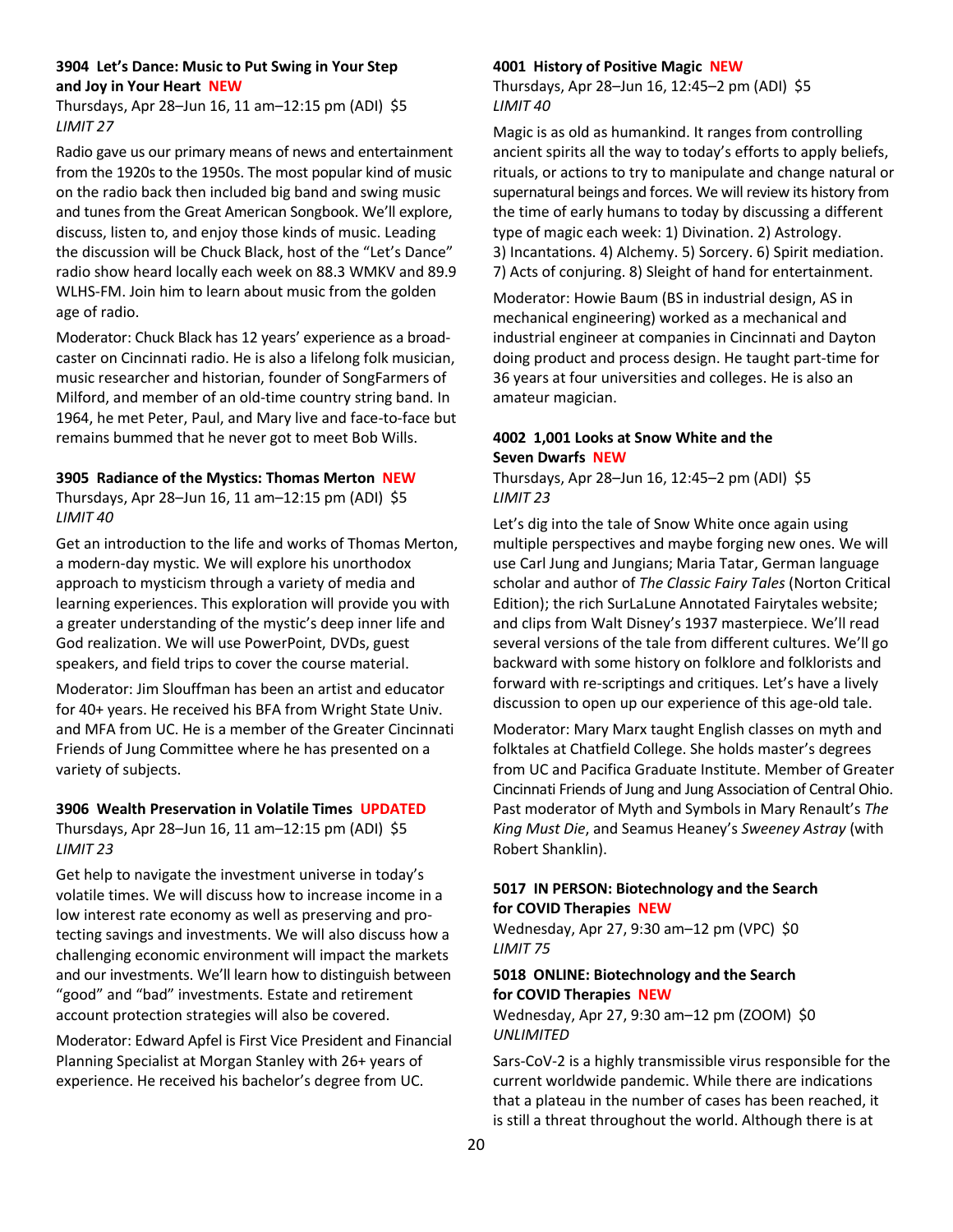present no cure, new applications from the field of biotechnology hold promise. In this presentation, we will discuss the origin, current status, and future outlook for the treatment of this devastating disease.

Moderator: K. John Morrow Jr. obtained his PhD at the Univ. of Washington (Seattle) in the field of genetics and did postdoctoral studies at the Istituto di Genetica, Universitá di Pavia, Italy, and at the Institute for Cancer Research, Philadelphia. He has held several positions in the academic and commercial sectors, investigating tumor cell genetics. Currently, he is a writer and consultant.

#### **5019 IN PERSON: Fighting Climate Change and Saving Wilderness in Utah NEW**

Wednesday, May 4, 9:30 am–12 pm (VPC) \$0 *LIMIT 75*

# **5020 ONLINE: Fighting Climate Change and Saving Wilderness in Utah NEW**

Wednesday, May 4, 9:30 am–12 pm (ZOOM) \$0 *UNLIMITED*

The red rock country of southern Utah is among the most spectacular landscapes in the world. Protecting it would make a vital contribution to the fight against climate change and securing Earth's biodiversity from the accelerating loss of species. The region is the ancestral homeland for Native American Indians who have become important advocates for its protection. Recent years have seen the loss and return of Bears Ears and Grand Staircase Escalante National Monuments as well as the passage of the largest wilderness bill in two decades.

Moderator: Clayton Daughenbaugh is Organizing Director and Midwest Regional Organizer for the Southern Utah Wilderness Alliance. He's also a long-time Sierra Club volunteer currently serving as Vice Chair of its National Wildlands and Wilderness Grassroots Network Team and is recipient of the William Colby Award, the club's top recognition for volunteer leadership.

#### **5021 IN PERSON: Amazing Numbers NEW**

Wednesday, May 11, 9:30 am–12 pm (VPC) \$0 *LIMIT 75*

#### **5022 ONLINE: Amazing Numbers NEW**

Wednesday, May 11, 9:30 am–12 pm (ZOOM) \$0 *UNLIMITED*

From a tick mark on a bone to "imaginary" numbers, numbers have helped build and organize our societies and provided tools to understand nature and support scientific discovery throughout our history. This playful presentation is a journey through time of the evolution of numbers, making possible who we are today. Math is the language of the universe, and understanding numbers improves our ability to understand our world. The presentation will end with some mathemagics and some math dad jokes.

Moderator: Gerald Checco is spending his retirement delving into interesting topics—like medieval pandemics, the Black Death, annihilation of the dinosaurs, and now this history on numbers. He started his career as a math teacher before becoming an engineer.

# **5023 IN PERSON: Cincinnati as a City of Choice and a City of Justice NEW**

Wednesday, May 18, 9:30 am–12 pm (VPC) \$0 *LIMIT 75*

# **5024 ONLINE: Cincinnati as a City of Choice and a City of Justice NEW**

Wednesday, May 18, 9:30 am–12 pm (ZOOM) \$0 *UNLIMITED*

In promoting Cincinnati's resurgence, civic, business, and governmental leaders are challenged to strike a balance in creating a city with the amenities that attract new residents who can choose where they live while assuring that Cincinnati remains a good home for people with limited choices. How can Cincinnati be both a city of choice and a city of justice? How can planners, developers, and neighborhood leaders work together to create the right mix of arts and culture, desirable market-rate and affordable housing, effective city services, fair policing, social supports, and robust public transportation?

Moderators: Terry Grundy, UC School of Planning, leads a panel discussion on how we can make Cincinnati a city that gets the balance right for all citizens. Panelists include Eric Avner, Haile Foundation; Chris Auffey, UC School of Planning; Kathryne Gardette, Walnut Hills Community Council; Adam Gelter, 3CDC; and David Holthaus, Soapbox Media.

**5025 IN PERSON: Civil War Letters of Lydia and Jimmy NEW** Wednesday, May 25, 9:30 am–12 pm (VPC) \$0 *LIMIT 75*

# **5026 ONLINE: Civil War Letters of Lydia and Jimmy NEW** Wednesday, May 25, 9:30 am–12 pm (ZOOM) \$0 *UNLIMITED*

James and Lydia Rhodes corresponded often during the Civil War. Greg Rhodes, great-grandson of Jimmy and Lydia, and his wife, Sallie, have transcribed more than 200 of the letters dating from 1861 to 1864. This presentation will summarize the arc of these years in the lives of Jimmy and Lydia, touching on Civil War history, Jimmy's role as a soldier, rural Indiana homelife, parenting in the 1860s (their son was a toddler), and much more.

Moderators: Greg Rhodes is a long-time OLLI presenter and chair of the OLLI Board of Trustees. Sallie Westheimer serves on the board of Greater Cincinnati Foundation. Together, they have presented one previous OLLI program about Easter Island.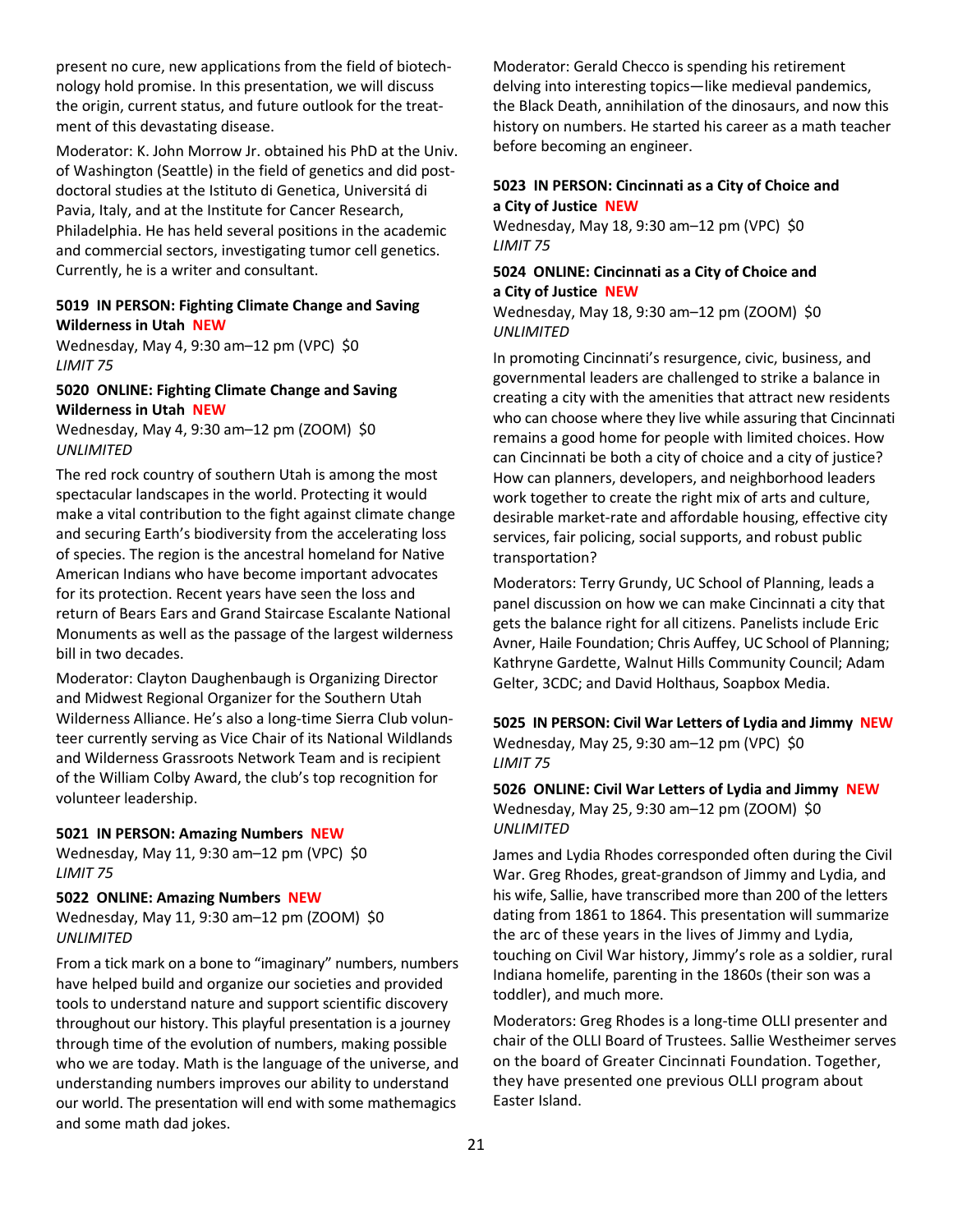#### **5027 IN PERSON: What's Up at Playhouse in the Park? NEW**

Wednesday, Jun 1, 9:30 am–12 pm (VPC) \$0 *LIMIT 75*

**5028 ONLINE: What's Up at Playhouse in the Park? NEW** Wednesday, Jun 1, 9:30 am–12 pm (ZOOM) \$0 *UNLIMITED*

There's major construction in progress on the slope between the Playhouse and the Cincinnati Art Museum. That will lead to a new 525-seat theatre opening in spring 2023, replacing the 50-year-old Marx Theatre. Playhouse leader Blake Robison will explore with us how the new theatre will benefit audiences and players. We'll take you through the planning and significance of these changes.

Moderators: Patti Myers and Alan Flaherty have moderated several OLLI sessions—including past ones about the performing arts and theatres in Cincinnati. They also have presented several programs on Downton Abbey. They look forward to sharing the latest news and insights about the Playhouse.

**5029 IN PERSON: Tibet and Modern China, 1998–2017 NEW** Wednesday, Jun 8, 9:30 am–12 pm (VPC) \$0 *LIMIT 75*

**5030 ONLINE: Tibet and Modern China, 1998–2017 NEW** Wednesday, Jun 8, 9:30 am–12 pm (ZOOM) \$0 *UNLIMITED*

In 1999, Bill Menrath rode his bicycle across Tibet from Lhasa to Kathmandu in Nepal with a detour to the base of Mount Everest. The plateau, around 10,000 feet above sea level, is the highest desert in the world. The ride across this spectacular and desolate landscape included climbing five mountain passes over 17,000 feet above sea level. In 2017, Bill traveled to China for the United Nations to provide technical assistance to the Chinese government. He will describe the dramatic changes he observed in China during this 18-year interval.

Moderator: Bill Menrath is an intrepid, some would say reckless, adventure traveler who has gone as far south as Tierra del Fuego and north beyond the Arctic Circle. He has gone SCUBA diving in oceans and climbed mountains above 20,000 feet. He recorded those travels in order to entertain OLLI members through numerous travelogues over the years.

#### **5031 IN PERSON: Amazing Ohio NEW**

Wednesday, Jun 15, 9:30 am–12 pm (VPC) \$0 *LIMIT 75*

#### **5032 ONLINE: Amazing Ohio NEW**

Wednesday, Jun 15, 9:30 am–12 pm (ZOOM) \$0 *UNLIMITED*

The former Ohio tourism slogans "The Heart of It All" and "So Much to Discover" as well as the current slogan, "Find It Here," say a lot about the history, activities, diversity, and

significance of the 17th state. Eight US Presidents, several astronauts, outstanding writers, and many great inventions have come out of Ohio. We've also had our fair share of wacky and unusual citizens and events. Let's learn some interesting things you may not have known about this state that many of us call home.

Moderator: Deb Price has been a teacher, restaurant manager, aquatic instructor, professor, and more. She loves history and most books about everything. She has given dozens OLLI talks and courses.

# **6017 Stem Cells: Research Leading to the Treatment of a Multitude of Diseases NEW**

Friday, Apr 29, 9:30 am–12 pm (VPC) \$0 *LIMIT 75*

By examining research performed by physicians, biologists, biochemists, and other scientists, we will address how stem cell research has revolutionized our knowledge in the development of new treatments that were not an option before. Learn of the latest developments from around the world as well as from our world-renowned local research laboratory at Cincinnati Children's Hospital Medical Center (CCHMC). No worries if science isn't your thing—this presentation will engage the novice as well as the professional.

Moderator: Vered Shacham-Silverberg completed a master's and PhD at the Weizmann Institute of Science before joining the Jim Wells' lab at CCHMC. Her postdoctoral research focuses on using human stem cells to study esophagus development and disease. Keeping a pulse on worldwide developments, she regularly speaks on this topic to both professional and novice audiences.

# **6018 Joe Nuxhall and the Reds of the Fifties and Sixties NEW**

Friday, May 6, 9:30 am–12 pm (OHLL) \$0 *LIMIT 75*

John Kiesewetter and Greg Rhodes both have new books out on similar topics: the career of Joe Nuxhall and the Reds of the 1950s and 1960s. They will share stories about the "Old Lefthander" and other Reds stars from the era, such as "Big Klu," Frank Robinson, Pete Rose, and Johnny Bench. John Kieswetter's book is *The Old Lefthander and Me: My Conversations with Joe Nuxhall about the Reds, Baseball, and Broadcasting*. Greg's book is *Redleg Memories: The Reds of the Fifties and Sixties*.

Moderators: John Kiesewetter is a longtime Cincinnati TV/ media reporter for the Cincinnati Enquirer and Cincinnati Public Radio NPR affiliate WVXU-FM. Greg Rhodes is a Reds historian who has written nine books on the Reds.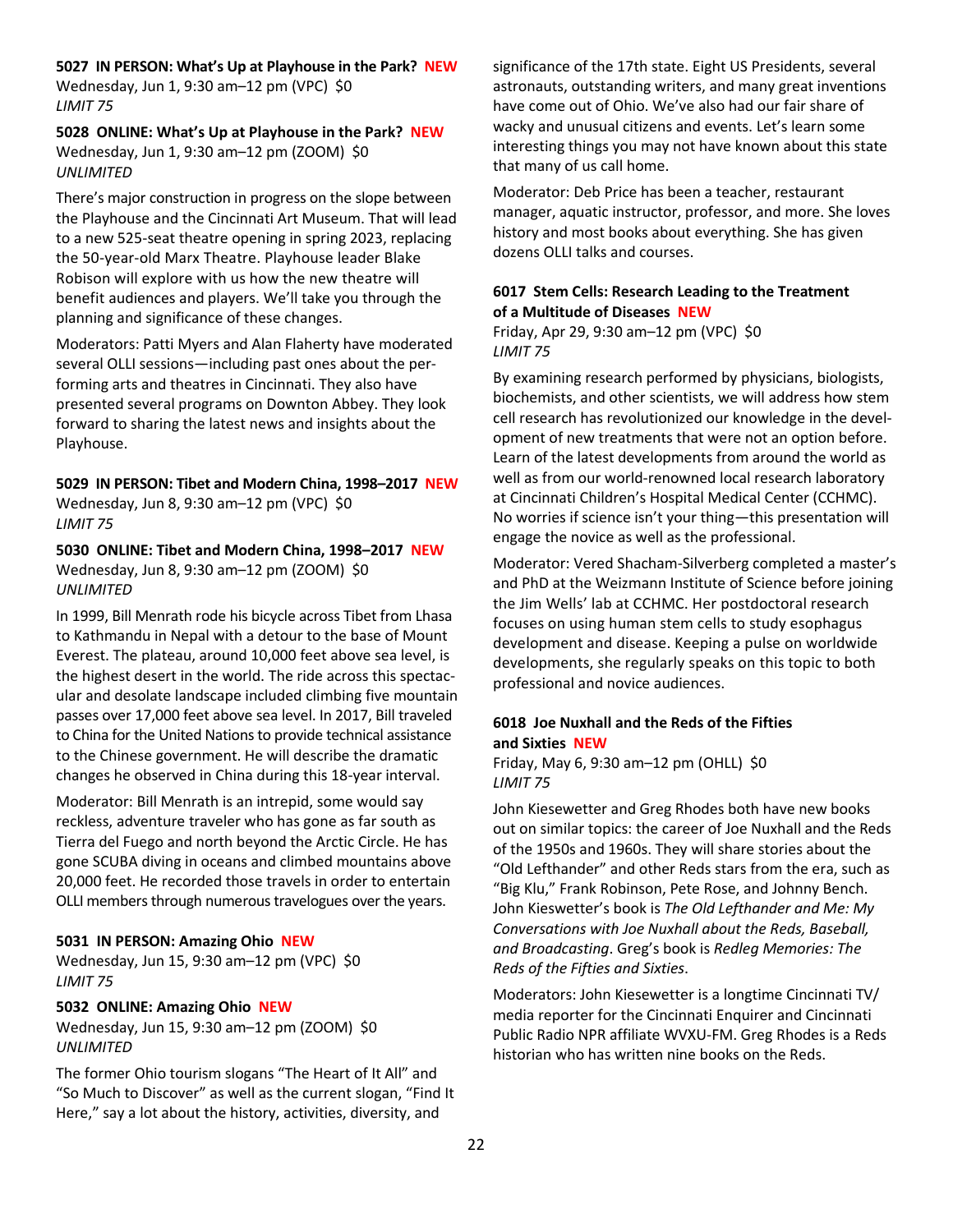#### **6019 What Is Bitcoin? NEW**

Friday, May 13, 9:30 am–12 pm (OHLL) \$0 *LIMIT 75*

Bitcoin is the latest rage in the investment world. But what really *IS* Bitcoin or cryptocurrency? It has been described as "digital money that's instant, private, and free from bank fees." How does it work? Is it safe and legal? This presentation will attempt to answer these questions as well as explain the pros and cons of Bitcoin from the perspective of a Generation Z believer. It is especially relevant for grandparents looking to invest in the future of their grandchildren.

Moderator: Luc Fiore is a recent graduate of UC's Carl H. Lindner College of Business with a concentration in finance. He has followed the Bitcoin phenomenon from its early years and has a strong interest in helping others understand this new form of currency.

#### **6020 Lady Sings the Blues, Part 2: Focus on Ohio Jazz Vocalists NEW**

Friday, May 20, 9:30 am–12 pm (OHLL) \$0 *LIMIT 75*

Extending the original presentation, "Lady Sings the Blues," this program will feature more of the best jazz vocalists of the 20th and 21st centuries, with particular attention to singers who got their start in Cincinnati and around Ohio.

Moderator: Nancy Nolan has a master's degree in vocal music and has sung jazz for 40+ years. This is the third program she has presented for OLLI.

# **6021 Crossing the Ohio River: Cincinnati's Historic Bridges NEW**

Friday, May 27, 9:30 am–12 pm (OHLL) \$0 *LIMIT 75*

Cincinnati was a river town from its first moments in 1788. Newport and Covington began around the same time. Getting back and forth across the mighty Ohio River presented logistical challenges and numerous opportunities—ferries until 1866 when the Cincinnati-Covington Bridge (today's Roebling Suspension Bridge) literally connected the cities. We'll trace the history of the spans that have kept traffic and commerce flowing between Ohio and Kentucky—as well as some of the challenges, from politics to necessary repairs.

Moderator: Rick Pender, Cincinnati journalist, historian, and author, has promoted Greater Cincinnati for more than four decades. His latest book, *Oldest Cincinnati*, pays homage to more than two centuries of Cincinnati's oldests, firsts, and finests. He continues to write for Cincinnati CityBeat and guides tours to introduce people to Cincinnati's history.

#### **6022 Stop the Bleed and Hands-Only CPR NEW**

Friday, Jun 3, 9:30 am–12 pm (OHLL) \$0 *LIMIT 75*

You could save a life! Stop the Bleed is a nationwide campaign to empower individuals to act quickly and save lives. Uncontrolled bleeding injuries result from natural and manmade disasters and everyday accidents. It can kill within minutes, potentially before trained responders arrive. Bystanders with little or no medical training can become heroic lifesavers. Similar to the use of CPR or automatic defibrillators, improving awareness about how to stop severe bleeding and expanding access to Bleeding Control Kits can be the difference between life and death.

Moderator: Regina Menninger is the Trauma Prevention and Outreach Coordinator for UC Health. She is responsible for educating the community on different types of trauma as well as teaching trauma prevention. She graduated from UC with a bachelor's degree in nursing and has been a registered nurse for 15 years.

# **6023 King Records of Cincinnati: 30 Years that Changed American Music NEW**

Friday, Jun 10, 9:30 am–12 pm (OHLL) \$0 *LIMIT 75*

King Records was essential in the development of American popular music. From 1943 to 1971, the record label revolutionized the ways in which popular music was recorded, manufactured, and distributed in the US. King became a leading independent label, with nearly 500 singles on the R&B, country, and pop charts, including 32 number-one songs. Its artists included James Brown, the Delmore Brothers, Little Willie John, Freddy King, and the Stanley Brothers. Brian Powers and Randy McNutt will offer a historical overview of the company and the music recorded there.

Moderators: Brian Powers is a music librarian at the Public Library of Cincinnati and Hamilton County. In 2008, he organized a symposium on King Records that included panel discussions and an exhibit. He was also an advisor on a radio series on King Records for Public Radio. Author Randy McNutt has written many books including *King Records of Cincinnati*.

#### **6024 Early Rail Travel in Cincinnati NEW**

Friday, Jun 17, 9:30 am–12 pm (OHLL) \$0 *LIMIT 75*

Step back in time to when rail travel was the predominant mode of transportation for both long and short trips. We'll look at some of our region's early railroads and transportation history. All aboard!

Moderator: Joe Warkany grew up in Cincinnati. His childhood experiences led to a lifelong interest in transportation history. He has participated in OLLI for over 15 years and is a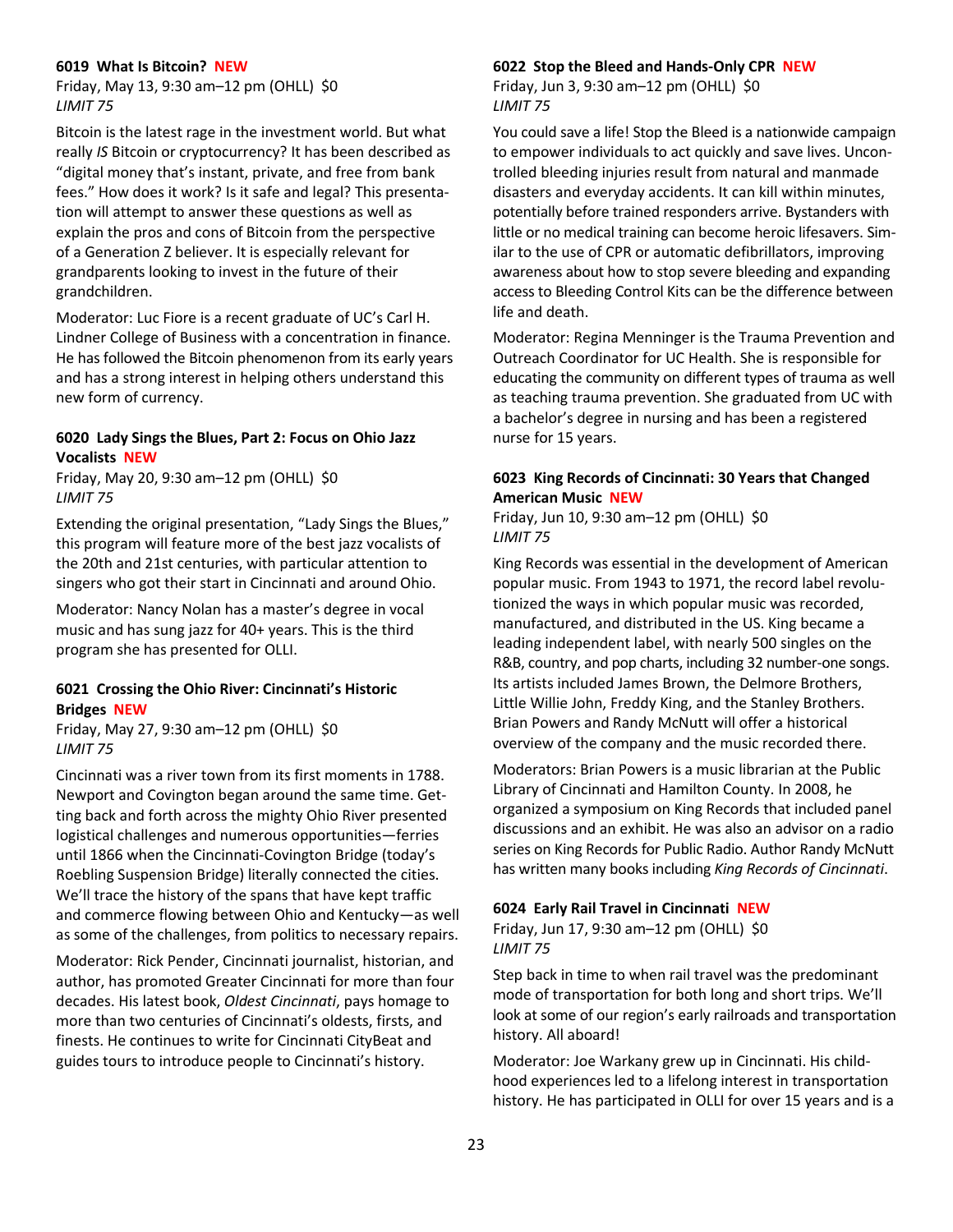past Curriculum Committee Chair and OLLI Board member. He is a UC College of Engineering graduate and worked for 38 years at Cincinnati Bell.

#### **8104 Bridge 103: Defensive Concepts and Review of Basics from Bridge 101 and 102 NEW**

Tuesdays, Apr 26–Jun 14, 2:45–5 pm (Cinti Bridge Ctr) \$5 *LIMIT 16*

Those who have taken at least one introductory bridge course AND have experience playing socially will gain additional skills for this great card game. This course is designed for those having completed 101 and 102 courses previously or comparable classes elsewhere. Topics and course curriculum will follow the ACBL text *Defense in the 21st Century* but will be adjusted to fit student experience levels. Topics covered: defensive signaling, card play, and strategy. Proof of COVID vaccine and masks required. Approval required for those who have not completed Bridge 102. 2860 Cooper Rd., #1, 45241.

Moderator: Larry Newman (Ruby Life Master, ACBL Best Practices Teacher, American Bridge Teacher Association member, and member of the Cincinnati Bridge Association Education Committee.

#### **8201 Dame Good Movies NEW**

Wednesdays, Apr 27–Jun 15, 1–4 pm (Chesterwood Village) \$5 *LIMIT 50*

In this film class, we will feature film actresses in a variety of movies including Kathryn Hepburn, Liza Minnelli, Doris Day, Judy Holiday, Gene Tierney, Bette Davis, Geena Davis, and Meryl Streep. Genres include fantasy, sports, adventure, comedy, thriller, drama, and musical. We will watch each film in its entirety and then discuss the content. Films are *The African Queen, The Ghost and Mrs. Muir, All about Eve, Born Yesterday, Midnight Lace, Cabaret, The River Wild*, and *A League of Their Own*. 8073 Tylersville Rd., 45069.

Moderator: Doug Iden is a big fan of movies and theatrical musicals with an extensive collection of films and original Broadway scores. He has taught classes on Broadway and film at OLLI for several years.

#### **8305 Gardening Forum: Taking It on the Road UPDATED**

Thursdays, Apr 28–Jun 16, 2–3:30 pm (Various) \$5 *LIMIT 20*

Come with us as we visit some private gardens, arboreta, extension services, and parks. Each week, we will focus on a particular topic, including landscaping, succulents, and all kinds of roses. We'll all end up better informed and more effective gardeners. You will receive notice of first meeting place before the class begins.

Moderator: Deb Price holds the distinction of Master Gardener, having completed many studies on the subject.

#### **8306 Indispensable Operas NEW**

Thursdays, Apr 28–Jun 16, no set time (EMAIL) \$0 *UNLIMITED*

From Mozart to Rossini to Verdi to Wagner to Puccini, take a musical and visual journey through a dozen operatic masterworks—without leaving home. This course is delivered via email and does not meet in person or online.

Moderator: Rafael de Acha has enjoyed a 50-year career in the arts as singer, director, producer, and educator since graduating from CCM and later from the New England Conservatory of Music with a master of music degree. He writes about the arts for his blog www.RafaelMusicNotes.com.

#### **8404 Let's Do Lunch: Off the Eaten Path UPDATED**

Fridays, Apr 29–Jun 17, 1–2:30 pm (Various) \$5 *LIMIT 36*

Have you been wanting to try an out-of-the-way restaurant but haven't gotten around to it? This spring is your chance. We will be visiting eateries in out-of-the way spots. Join us and see whether you think they are worth the trip. You will receive notice of the first restaurant before the class begins.

Moderators: Deb Price and Caryl Miller are Cincinnati natives who enjoy sharing knowledge of regional restaurants and dining experiences with friends old and new.

# **9012 Pub Night at the Cock & Bull, Glendale UPDATED** Tuesday, May 3, 7–8:30 pm, \$0 + fee

*LIMIT 25*

Join your OLLI friends and historian Jeff Suess for a freewheeling conversation about "Lost Cincinnati." Come ready to learn about people and places that are no more—and share your own stories of lost landmarks. Pay \$5 (cash) at the door to cover the cost of bar snacks. Drinks on your own. 275 E. Sharon Rd., 45246.

# **9013 Tour the Nancy & David Wolf Holocaust & Humanity Center UPDATED**

Friday, May 6, 1–3 pm, \$8 *LIMIT 30*

The Nancy & David Wolf Holocaust & Humanity Center shares the history of the Holocaust while exploring the potential each of us has to be upstanders. Through eyewitness accounts, interactive experiences, artifacts, and art, you will bear witness to the strength and courage of the human spirit set against the backdrop of one of the darkest chapters in human history. The museum also features the Humanity Gallery, an experience that explores local and global topics that affect us all. You will also hear from a member of the Speakers' Bureau. Cincinnati Museum Center, 1301 Western Ave, 45203.